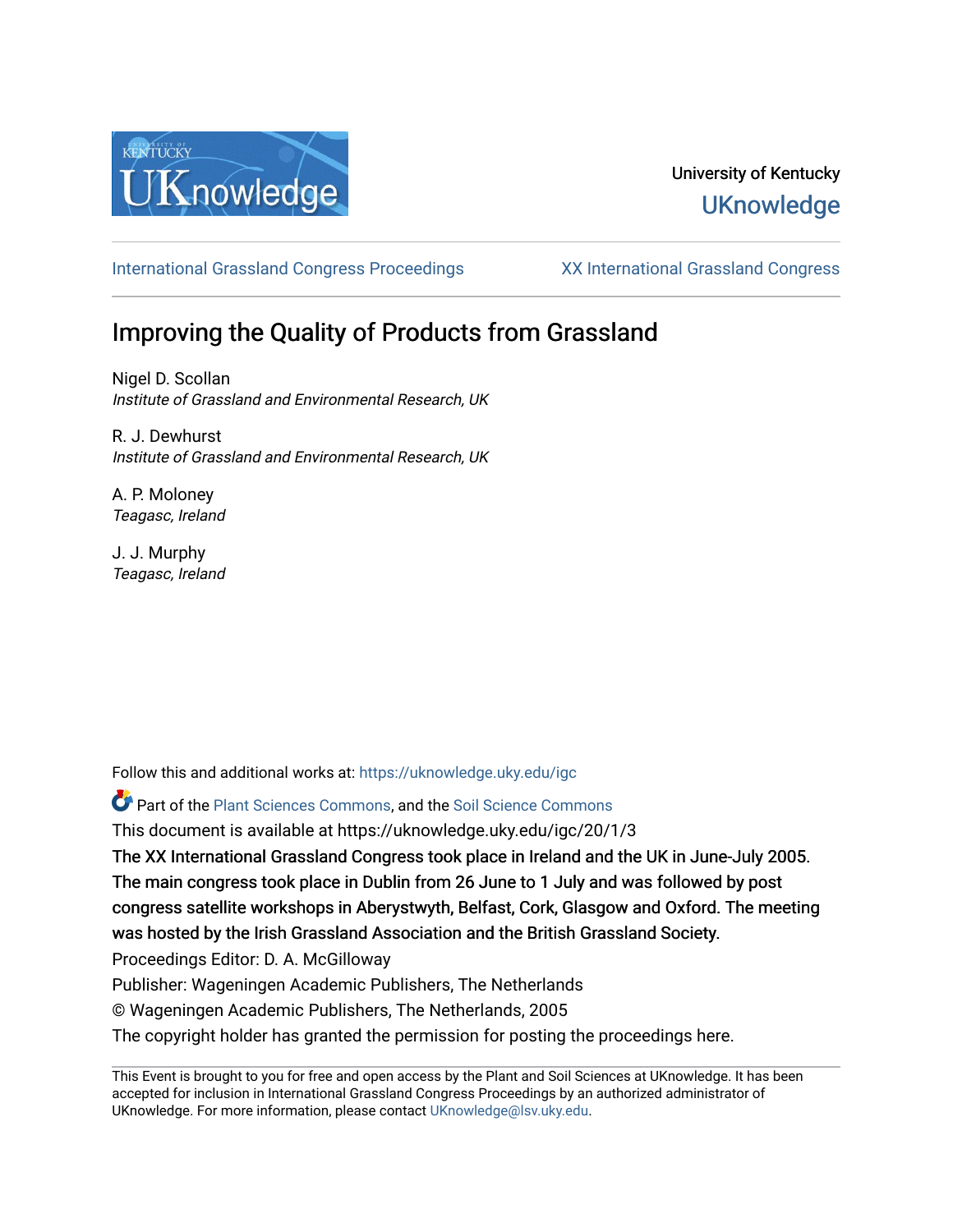## **Improving the quality of products from grassland**

N.D. Scollan<sup>1</sup>, R.J. Dewhurst<sup>1</sup>, A.P. Moloney<sup>2</sup> and J.J. Murphy<sup>3</sup> <sup>1</sup> Institute of Grassland and Environmental Research, Plas Gogerddan, Aberystwyth, Wales, *SY23 3EB, United Kingdom Email: nigel.scollan@bbsrc.ac.uk 2 Teagasc, Grange Research Centre, Dunsany, Co. Meath, Ireland <sup>3</sup> Teagasc, Moorepark Research Centre, Fermoy, Co. Cork, Ireland* 

## **Key points**

- 1. Consumers are increasingly aware of the links between diet and health, and place increasing emphasis on nutritional quality as a component of product quality.
- 2. Meat and milk products are rich sources of nutrients such as omega-3 (*n*-3) fatty acids and conjugated linoleic acid, which offer health benefits to consumers.
- 3. Green plants are the primary source of *n*-3 fatty acids in the food chain.
- 4. Grassland production systems have the potential to enhance the content of beneficial fatty acids, improve stability (from higher antioxidant content) and alter sensory attributes of meat and milk.
- 5. Grassland offers considerable scope to help create product differentiation in increasingly competitive markets.

**Keywords:** consumer, health, grass, fatty acids, quality

### **Introduction**

The impetus to enhance the quality of animal products has increased in recent years as industry seeks to meet the rapidly changing requirements of consumers who require food that is safe, healthy, traceable, of consistent eating quality, diverse and convenient. In addition to consumer related issues, increased globalisation, reduced commodity prices, reform of Common Agricultural Policy in Europe, increased interest on animal welfare and environmental issues, have combined to reduce profit margins, particularly for the primary producer. Improving the quality of milk and meat is considered to maintain or increase consumption and help to *add-value* across the food chain.

Consumers are increasingly aware of the relationships between diet and health, particularly in relation to cancer and atherosclerosis. Knowledge of these relationships has increased interest in identifying food components that may improve health, and hence "nutritional" quality is becoming a more important dimension of product quality. Consumers often have a negative perception of food products derived from animals relative to plants. However, there is increasing evidence that the consumption of milk and meat and associated products may confer additional health benefits, including protection against cancer. Table 1 presents an overview of components in milk and meat that are considered to provide health benefits in relation to factors regulating their concentration. The primary factors relate to the crop and animal but it must be recognised that further modification may occur during manufacturing of the raw material or by fortification, for example addition of vitamins during processing to increase nutritional value. It is evident that the main components influenced by crop genetics and management are the lipids. This paper will focus on recent research on manipulating the fatty acid composition of milk and meat (mostly beef) and the implications for important quality characteristics such as colour shelf life and sensory attributes.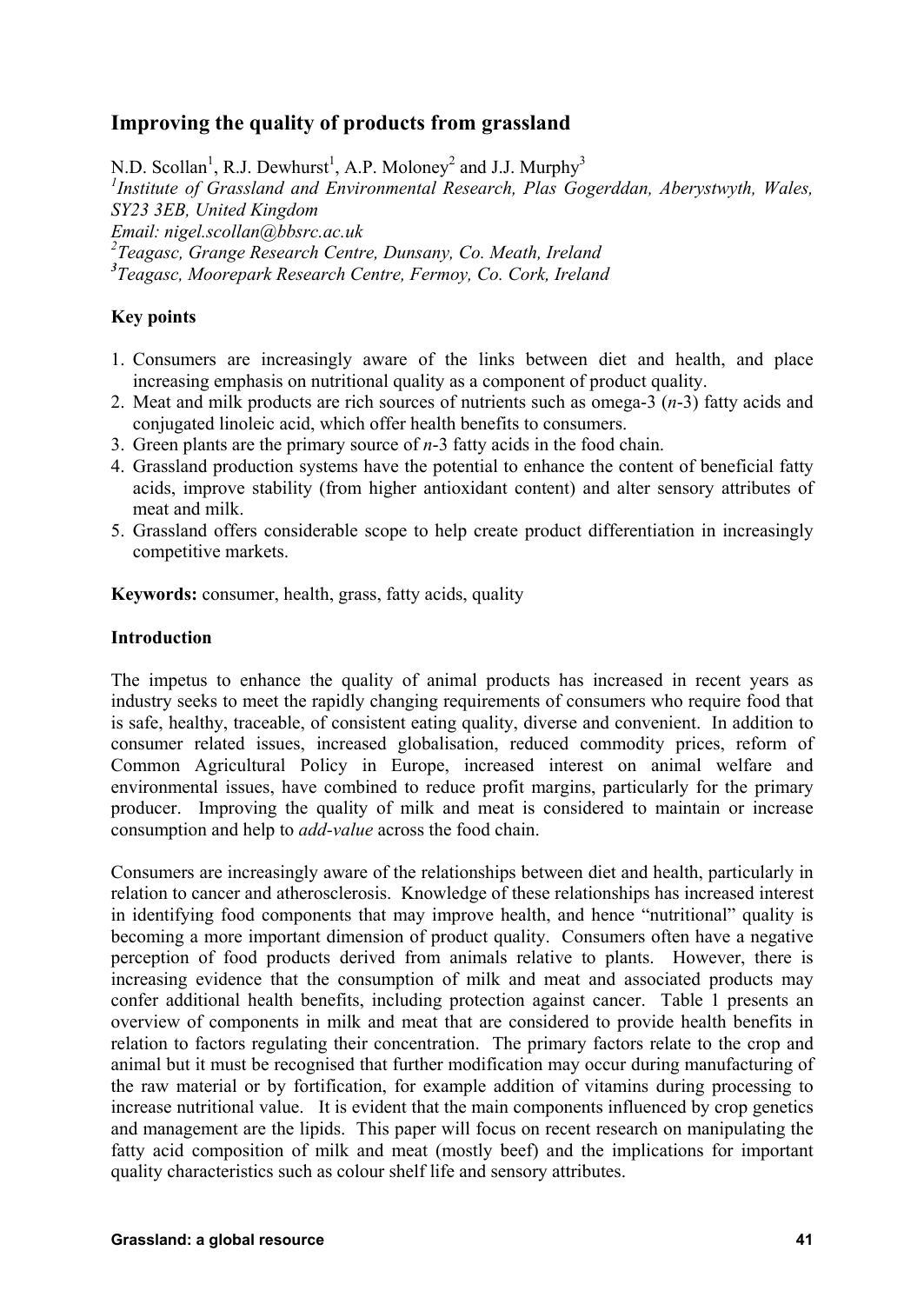|                           | Crop     |            | Animal         |              |                             |       | Manufac- Fortifi-<br>turing | cation |
|---------------------------|----------|------------|----------------|--------------|-----------------------------|-------|-----------------------------|--------|
|                           | genetics | management |                |              | feeding genetics management | rumen |                             |        |
| Protein                   |          |            |                |              |                             |       |                             |        |
| Bioactive peptides        |          |            | $(\checkmark)$ | $\sqrt{ }$   |                             |       |                             |        |
| Sphinolipids              |          |            |                |              |                             |       |                             |        |
| Stanols/sterols           |          |            |                |              |                             |       |                             |        |
| Ca<br><b>Vitamins</b>     | (?)      |            |                |              |                             |       |                             |        |
| A                         |          |            |                |              |                             |       |                             |        |
| $B_6, B_{12}$             |          |            |                |              |                             |       |                             |        |
| $\mathcal{C}$             |          |            |                |              |                             |       |                             |        |
| D                         |          |            |                |              |                             |       |                             |        |
| E                         |          |            |                | species      |                             |       |                             |        |
| Immunoglobulins           |          |            |                |              |                             |       |                             |        |
| Melatonin                 |          |            |                |              |                             |       |                             |        |
| Fatty acids<br>$n-3$ PUFA |          |            |                |              |                             | ✓     |                             | ✓      |
| <b>CLA/TVA</b>            |          | ✓          |                |              |                             |       | ✓                           |        |
| $Iso-C15:0$               |          |            |                |              |                             |       |                             |        |
| Butyric acid              |          |            |                |              |                             |       |                             |        |
| Lactose                   |          |            | limited        | limited      |                             |       |                             |        |
| Oligosaccharides          |          |            |                | $\checkmark$ | ✓                           |       |                             |        |
| Nucleosides               |          |            |                |              |                             | (?)   |                             |        |
| Fe                        | (?)      | (?)        |                |              |                             |       |                             |        |
| Zn                        | (?)      | (?)<br>✓   |                |              |                             |       |                             |        |
| Se                        | (?)      |            |                |              |                             |       |                             |        |

|  |  |  |  |  | Table 1 Factors influencing milk and meat components shown to have health benefits for man |  |  |  |  |  |
|--|--|--|--|--|--------------------------------------------------------------------------------------------|--|--|--|--|--|
|--|--|--|--|--|--------------------------------------------------------------------------------------------|--|--|--|--|--|

#### **Relationships between dietary fat and human health**

The links between dietary fat and incidence of non-communicable diseases such as coronary heart disease (CHD) and stroke are well established. However, the qualitative composition of fats in the diet has a significant role in modifying the risk, and this has resulted in specific guidelines for intake of different fat types. It is suggested that the contribution of fat and saturated fatty acids (SFA) to dietary energy intake should not exceed 0.35 and 0.1 of total intake, respectively. The ratio of polyunsaturated to saturated fatty acids (P:S ratio) should be around 0.4, and the ratio of *n*-6 to *n*-3 polyunsaturated fatty acids (PUFA) should be less than 4 (Department of Health, 1994; Leaf *et al*., 2003; Simopoulos, 2001). Ruminant fat typically contains a high proportion of SFA (as a consequence of microbial biohydrogenation within the rumen) and monounsaturated fatty acids (MUFA) and small amounts of PUFA (see below). Linoleic and α-linolenic acids are the main PUFA while oleic acid (18:1*n*-9) is the most prominent MUFA, with the remainder of the MUFA occurring mainly as *cis* and *trans* isomers of 18:1. The PUFA and MUFA are generally regarded as beneficial for human health and there is even recent evidence of beneficial effects of 18:1 *trans*-11 (Corl *et al*., 2003), though other work suggests negative effects (Clifton *et al*., 2004). The predominant SFA are 14:0, 16:0 and 18:0. There are concerns about the effects of SFA of plasma cholesterol, though 18:0 is regarded as neutral in this regard (Yu *et al*., 1995) and 16:0 is not hypercholesterolemic if the diet contains high levels of linoleic acid (18:2*n*-6; Clandinin *et al*., 2000). Myristic acid (14:0) is regarded as more potent than palmitic acid (16:0) in raising plasma lipids (Zock *et al*., 1994). Meat and milk products from ruminants are also the main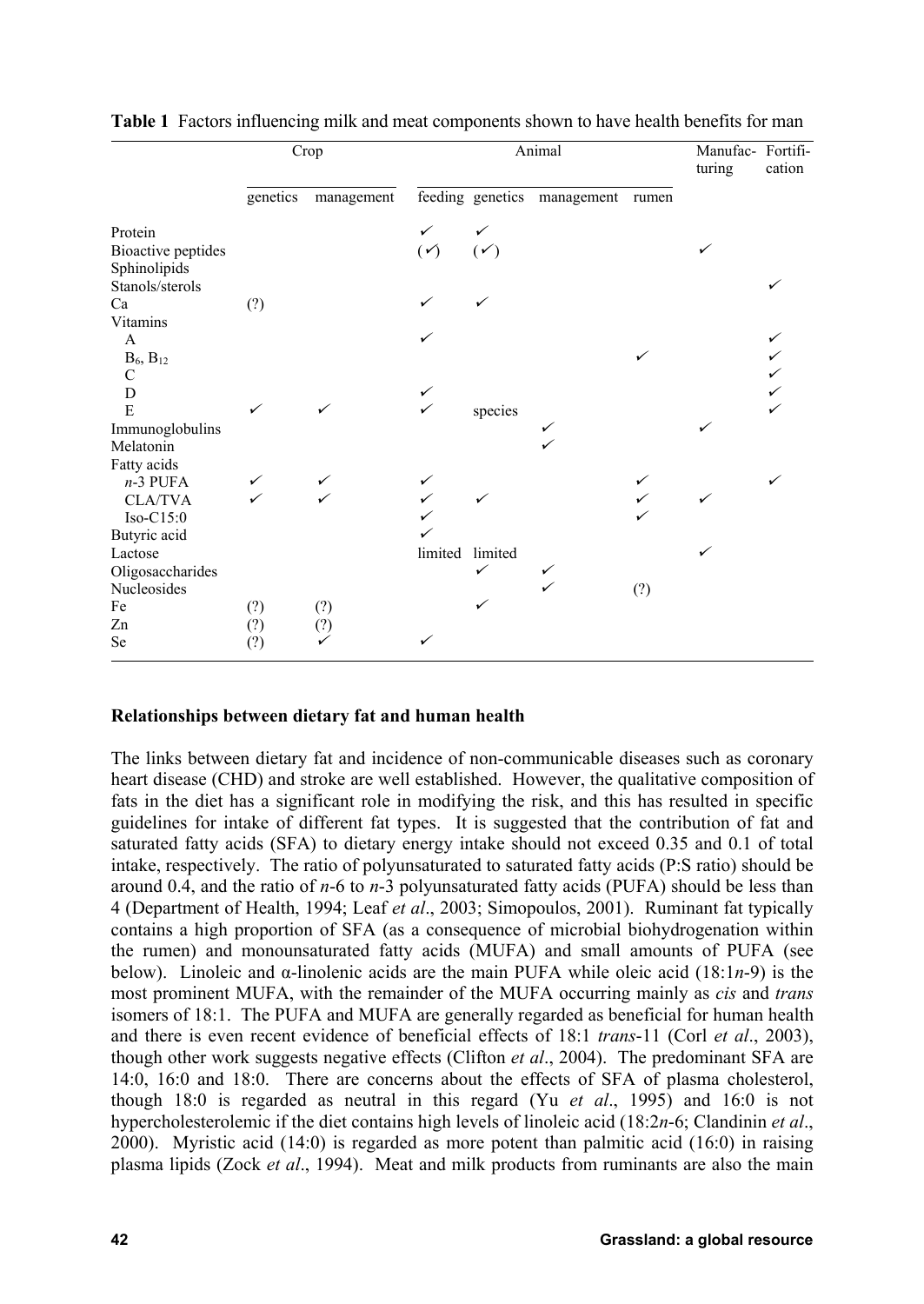dietary sources of conjugated linoleic acid (CLA; Ritzenthaler *et al*., 2001), which have being identified as processing a range of health promoting biological properties including anticarcinogenic activity of the dominant CLA in milk and meat, the *cis*-9, *trans*-11 isomer. Research has focused much attention on methods of enhancing the nutritional value of milk and meat by decreasing their content of SFA and increasing *n*-3 PUFA and CLA and assessing the implications for other aspects of product quality.

### **Milk and meat quality and characteristics that influence processability**

Milk fat is an important source of dietary nutrients and energy (Chen *et al*., 2004). The diet of the animal is the primary determinant of the fatty acid composition of milk and it is evident that milk fatty acid composition can influence technological qualities of milk and milk products including 'softness', shelf life and flavour. The effects of fatty acids on softness (and hence for example spreadability of butter) is due to the different melting points of the fatty acids in milk. As unsaturation increases, melting point decreases. Hence dairy products from cows fed diets rich in unsaturated fatty acids are softer and less viscous and those rich in PUFA are very fluid at higher temperatures, which affect physical structure (Chen *et al*., 2004). The effects of fatty acids on shelf life are related to the tendency of unsaturated fatty acids to oxidise, leading to rancidity as storage or display time increases. Hence, milk containing higher levels of PUFA is prone to oxidation and addition of antioxidants such as vitamin E is important to limit the development of oxidation in dairy products. Oxidised milk and milk products are characterised by metallic, cardboardy or stale flavours and a paler colour (Timmons *et al*., 2001). For meat, colour is an important purchase decision by consumers, while tenderness, juiciness and flavour are important characteristics of the eating experience and all may be influenced by the diet of the animal. Total fat rather than individual fatty acids is considered to influence tenderness and juiciness (Wood *et al*., 2003). The colour of adipose tissue largely reflects the concentrations of β-carotene and lutein. The colour of muscle largely reflects the concentration (and oxidation state) of myoglobin. Thus, when beef is initially cut, the myoglobin oxidises, giving rise to a bright red colour. On exposure to air, its colour changes slowly to brown due to conversion of myoglobin to metmyoglobin. The rate of loss of the more desirable red colour is related to degree of unsaturation of lipids and presence of antioxidants, supplied through the animal's diet or added at processing. Disruption of the tissue during processing provides an additional challenge to the colour and lipid stability of the resulting meat product. As for milk, fatty acids in meat influence flavour. This is related to the production of volatile, odourous, lipid oxidation products during cooking linking with Maillard reaction products to form other volatiles which contribute to aroma and flavour (Wood *et al*., 2003).

#### **The fatty acid composition of milk and beef**

Lean beef has an intramuscular fat content of around  $5\%$  with on average 0.45 - 0.48, 0.35 – 0.45 and up to 0.05 of total fatty acids as SFA, MUFA and PUFA, respectively (Moloney *et al*., 2001). Of the total SFA, 0.3 are represented by stearic acid (18:0). The P:S ratio for beef is typically low at around 0.1 (Scollan *et al*., 2001), except for double muscled animals which are very lean (<1% intramuscular fat) where P:S ratios are typically 0.5-0.7 (Raes *et al*., 2001). The *n*-6:*n*-3 ratio for beef is beneficially low, typically less than 3. This reflects the considerable amounts of beneficial  $n-3$  PUFA in beef, particularly  $\alpha$ -linolenic (18:3 $n-3$ ) and the long chain PUFA, eicosapentaenoic acid (EPA; 20:5*n-3*) and, docosahexaenoic acid (DHA; 22:6*n-3*). For many people, meat is a significant source of *n*-3 PUFA (British Nutrition Foundation, 1999). Milk fat generally contains  $0.6 - 0.7$ ,  $0.25 - 0.35$  and up to  $0.05$  as SFA, MUFA and PUFA,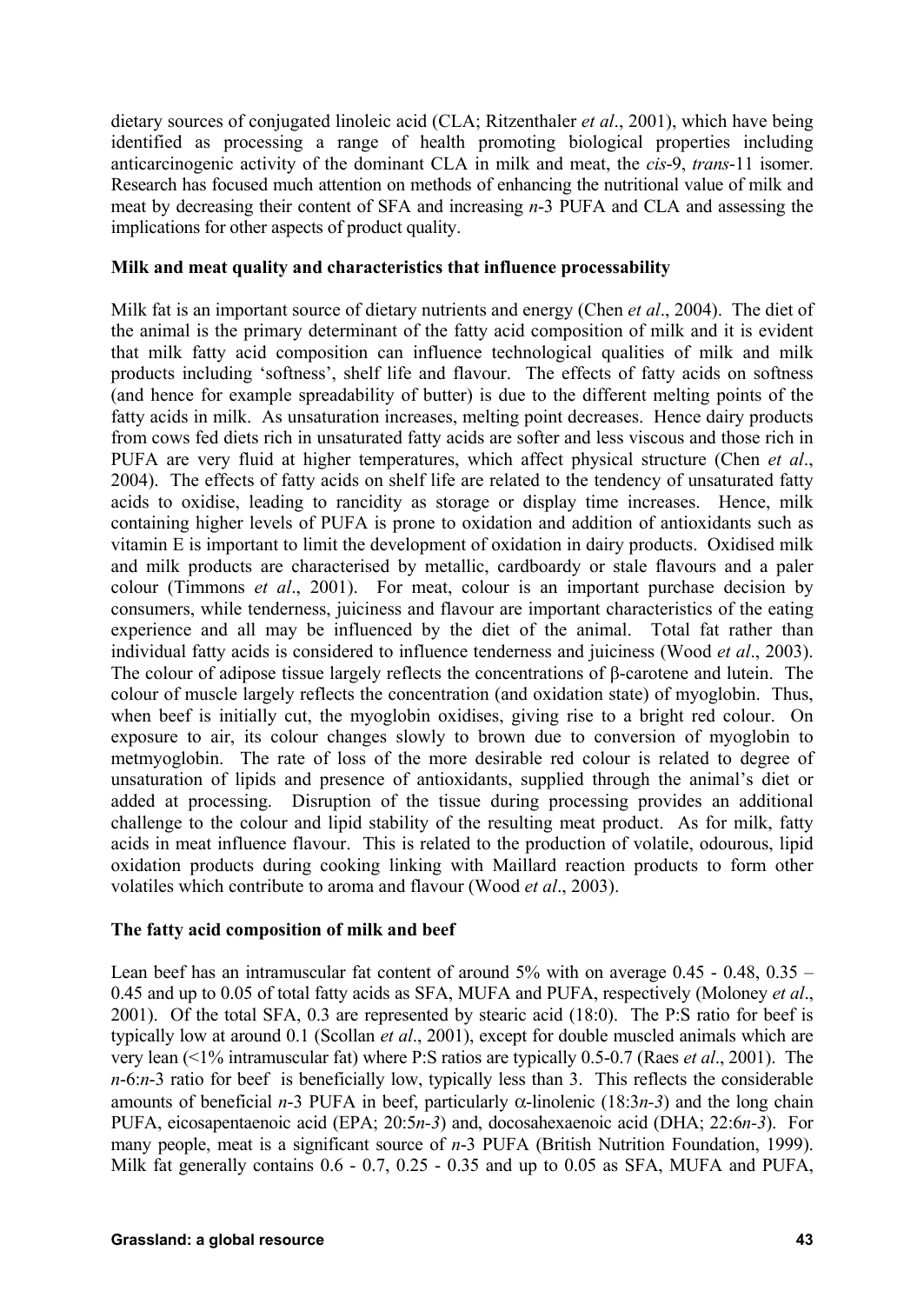respectively (Jensen, 2002). Linoleic and  $\alpha$ -linolenic acids are the main PUFA - typically 0.02 and 0.005 of milk fatty acids. Oleic acid is on average 0.65 of the MUFA (0.2 of total fatty acids), with the remainder of the MUFA mainly *cis* and *trans* isomers of 18:1.

The following sections will focus on manipulating the beneficial fatty acids in milk and beef by enhancing 18:3*n*-3, CLA and trans-vaccenic acid (18:1 *trans*-11; TVA). The main approach is by changing dietary ingredients which are known sources of long chain PUFA, such as 18:3*n*-3, 20:5*n*-3 and 22:6*n*-3. There are four main sources of fatty acids in ruminant diets: (1) fresh and ensiled forages, (2) oils and oilseeds, (3) fish oil and marine algae and (4) fat supplements. Green plants are the primary source of *n*-3 fatty acids, and forages such as grass and clover contain a high proportion  $(0.5-0.75)$  of total fatty acids as  $\alpha$ -linolenic acid (18:3*n*-3). Hence for animals fed on high proportions of forage in the diet, this represents an important source of fatty acids.

## **Increasing the polyunsaturated fatty acid content of milk**

Levels of PUFA in milk are usually very low, though this is a direct consequence of rumen biohydrogenation, and it is feasible to obtain much higher levels if biohydrogenation can be avoided. Feeding high levels of encapsulated sunflower oil led to milk with  $35 \frac{\text{g}}{100 \text{g}}$  of fatty acids as 18:2*n*-6 (Chilliard *et al*., 2000), whilst feeding very high levels of a product in which linseed oil was protected with formaldehyde-treated proteins led to milk with 20 g/100g of milk fat as 18:3*n*-3 (McDonald & Scott, 1977). Petit *et al*., (2002) obtained milk with 14 g/100g of milk fat as 18:3*n*-3 by duodenal infusion of linseed oil. A number of protected oilseed products have been fed to dairy cows at a range of levels, resulting in a series of levels of 18:3*n*-3. For example, Goodridge *et al*. (2001) obtained milk with 6.4 g/100g of milk fat as 18:3*n*-3 using a protected linseed product, whilst a poorly-protected product fed by Petit *et al*., (2002) resulted in only 2.0 g/100g as 18:3*n*-3. Processing oilseeds is generally far less effective at increasing 18:2*n*-6 and 18:3*n*-3 in milk than feeding rumen protected lipid supplements (Kennelly, 1996). The efficiency of transfer of long-chain omega-3 fatty acids from fish oil (Offer *et al*., 1999) or algal isolates (Offer *et al*., 2001) is also low.

The highest recorded levels of CLA (5.1% of milk fatty acids) and TVA (17.0% of milk fatty acids) in cows' milk were observed by Gulati *et al*. (2003), who fed 1.1 kg/day of a mixture of soyabean oil and fish oil mixture (70/30) in which the rumen protection technology was weak. This milk also contained an exceptionally low level of 18:0 (2.8% of milk fatty acids). More typical levels of fish oil supplementation (250  $g$ /day) led to CLA and TVA levels of 1.55 and 7.50% of milk fatty acids respectively (Offer *et al*., 1999).

A number of studies have identified the general relationship between levels of 18:3*n*-3 in herbage and levels of 18:3*n*-3 and CLA in milk. Thomson & Van Der Poel (2000) showed this effect in relation to changes in concentrations of fatty acids in grasses over the grazing season, whilst Chouinard *et al*. (1998) showed effects of the stage of growth at which grass was cut for silage-making. However, Loyola *et al*. (2002) showed differences in the CLA content of milk from cows grazing different ryegrass cultivars, despite their similar fatty acid profiles.

Some of the most marked effects of forages on milk PUFA result from feeding fresh forage as opposed to conserved hay or silage; Tables 2 and 3 provide a summary of reported effects of fresh herbage on 18:3*n*-3 and CLA, respectively. Many of these effects reflect the loss of PUFA during field wilting (see below). The highest levels of 18:3*n*-3 and CLA in milk from pasture-fed cows were 2.31 and 2.21% of milk fatty acids respectively. The level of 18:3*n*-3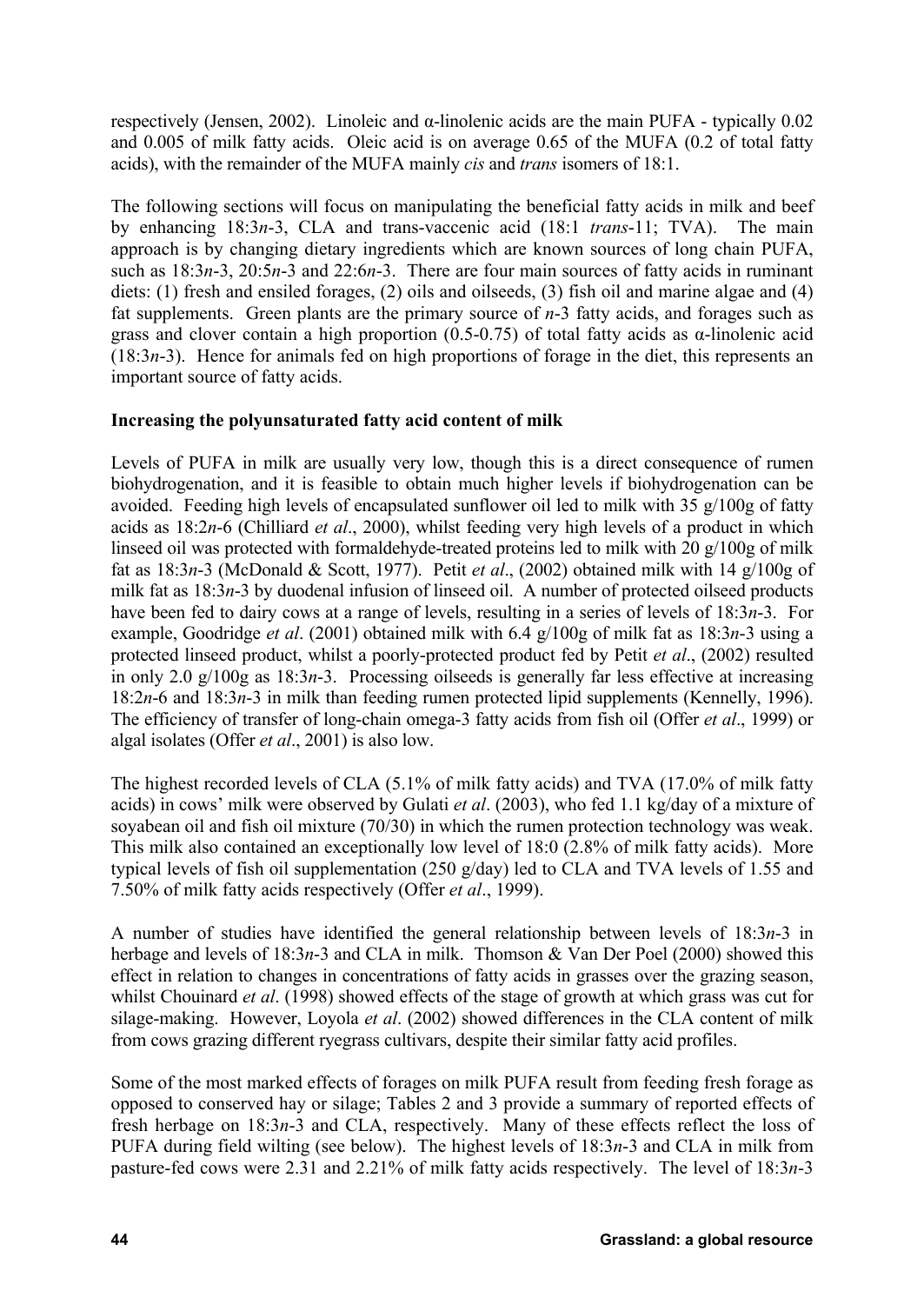achieved with pasture feeding was only around one-tenth of that achieved under extreme conditions, and one-third of levels achieved with a more normal level of protected fat supplement. The level of CLA in milk that was achieved by pasture feeding was comparable to levels achieved with safe levels of fish oil (200-300 g/day).

|                            | Diets based on:           |                                        |  |  |
|----------------------------|---------------------------|----------------------------------------|--|--|
|                            | Fresh forage              | Conserved forage                       |  |  |
| Timmen & Patton $(1988)$   | $0.84$ (pasture)          | 0.36 (grass/wheat silage)              |  |  |
| Aii et al. (1988)          | $1.97$ (grass)            | $1.46$ (grass hay)                     |  |  |
| Aii et al. (1988)          | $1.34$ (grass)            | $1.13$ (grass hay)                     |  |  |
| Hebeisen et al. (1993)     | $2.31$ (grass)            | 0.45 (conserved grass)                 |  |  |
| Kelly <i>et al.</i> (1998) | 0.95 (grass-white clover) | 0.25 (maize and legume silages)        |  |  |
| Dhiman et al. (1999)       | 2.02 (grass-white clover) | 0.81 (lucerne hay; grass-white clover) |  |  |
| White <i>et al.</i> (2001) | 0.73 (grass-white clover) | 0.37 (maize and lucerne silages)       |  |  |
| Schroeder et al. (2003)    | 0.57 (winter oat pasture) | $0.07$ (maize silage)                  |  |  |
| Whiting et al. (2004)      | $1.13$ (lucerne)          | 0.83 (lucerne silage)                  |  |  |

**Table 2** Effect of the forage component of diets on the α-linolenic acid (18:*n*-3) content of milk fat (g/100g total fatty acids)

**Table 3** Effect of the forage component of diets on the conjugated linoleic acids<sup>1</sup> content of milk fat (g/100g total fatty acids)

|                             | Diets based on:           |                                        |  |  |
|-----------------------------|---------------------------|----------------------------------------|--|--|
|                             | Fresh forage              | Conserved forage                       |  |  |
| Timmen & Patton $(1988)$    | $1.34$ (pasture)          | 0.27 (grass and wheat silages)         |  |  |
| Precht & Molkentin (1997)   | $0.76$ (grass)            | 0.38 (maize and grass silages)         |  |  |
| Precht & Molkentin (1997)   | $1.05$ (grass)            | 0.55 (grass silage; green maize)       |  |  |
| Kelly <i>et al.</i> (1998)  | 1.09 (grass-white clover) | 0.54 (maize and legume silages)        |  |  |
| Dhiman <i>et al.</i> (1999) | 2.21 (grass-white clover) | 0.89 (lucerne hay; grass-white clover) |  |  |
| White <i>et al.</i> (2001)  | 0.66 (grass-white clover) | 0.36 (maize and lucerne silages)       |  |  |
| Schroeder et al. (2003)     | 1.12 (winter oat pasture) | $0.41$ (maize silage)                  |  |  |

1 generally *cis*-9, *trans*-11 18:2

A number of applied studies have investigated effects of restricting pasture, and shown either no change or small decreases in levels of 18:3*n*-3 and CLA in milk when pasture allocation is reduced (Stanton *et al*., 1997; Stockdale *et al*., 2003). Loor *et al*. (2003) showed 40-70% increases in levels of 18:3*n*-3, CLA and TVA in milk when cows were grazed for 7-8 hour periods in addition to being fed conserved forages in a total mixed ration (TMR). Alpine pasture leads to production of milk (cheese) with enhanced levels of CLA and *n*-3 PUFA (Innocente *et al*., 2002; Hauswirth *et al*., 2004). Collomb *et al*. (2002) investigated these effects further and identified relationships between milk fatty acids and the species contained within herb-rich pastures. A number of these associations merit further attention in terms of potential mechanisms for increasing milk PUFA.

Recent studies with *Trifolium pratense* L. (red clover) silage (Dewhurst *et al*., 2003; Lee *et al*., 2003) have identified a substantial reduction in the extent of rumen biohydrogenation of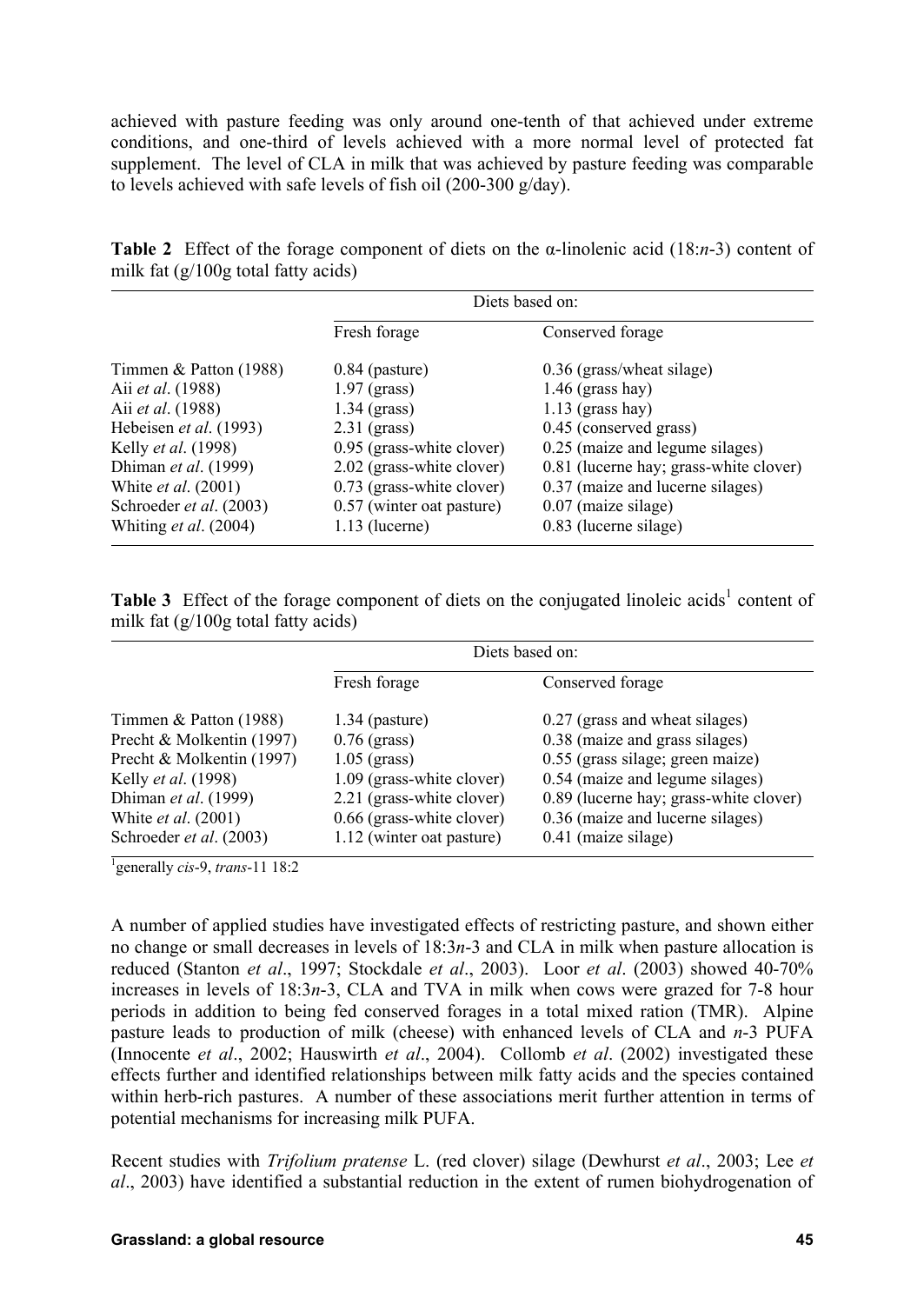18:3*n*-3 when feeding *T. pratense* silage as opposed to grass silage. This effect relates, in part at least, to the effect of polyphenol oxidase (PPO), which is activated when *T. pratense* tissue is damaged, reducing the extent of lipolysis (Lee *et al.*, 2004).

There is limited evidence of potential for production of 20:5*n*-3 by fatty acid chain elongation from (forage) 18:3*n*-3 in the mammary gland (Hebeisen *et al*., 1993). Increasing supply of the precursor, 18:3*n*-3 does not always increase 20:5*n*-3 (Petit *et al*., 2002; Whiting *et al*., 2004).

### **Increasing the polyunsaturated fatty acid content of beef**

Increasing the P:S ratio, reducing the *n*-6:*n*-3 ratio and increasing CLA are important targets for research aimed at improving the nutritional value of beef. In general, nutritional manipulation does not increase the P:S ratio in the meat above the normal range (0.06-0.15), reflecting the high degree of biohydrogenation of dietary PUFA in the rumen. Providing equivalent amounts of 18:3n-3 as linseed in the diet (L) or linseed oil (LO) into the small intestine increased the percentage and amount (mg/100 g muscle) of 18:3*n*-3 in total lipid to 1.0, 1.5 and 8.7 and 15.8, 26.3 and 176.5 for the control, L and LO, respectively (Gatellier *et al*., 2004). The LO treatment resulted in a high P:S ratio (0.495 relative to the recommended target of  $> 0.4$ ) and low *n*-6:*n*-3 ratio (1.04 relative to the recommended target of  $< 2$ -3). This demonstrates the high potential to deposit 18:3*n*-3 in muscle lipids. Similarly, using ruminally protected lipids (rich in both 18:2*n*-6 and 18:3*n*-3) resulted in meat characterised by higher P:S ratio (0.22), lower *n*-6:*n*-3 ratio (1.8) and 3.0% 18:3*n*-3 (Scollan *et al*., 2004).

Feeding pasture relative to concentrates, rich in 18:3*n*-3 and 18:2*n*-6, respectively, results in higher concentrations of *n*-3 PUFA in muscle lipids (French *et al*., 2001; Nuernberg *et al*., 2004). Grass relative to concentrate feeding not only increased 18:3*n*-3 in muscle phospholipid but also 20:5*n*-3, 22:5*n*-3 and 22:6*n*-3 (Warren *et al*., 2002). Concentrates rich in 18:2*n*-6 lead to higher concentrations of 18:2*n*-6 and associated longer chain derivatives (20:4*n*-6). French *et al*. (2001) demonstrated that an increase in the proportions of grass in the diet decreased SFA concentration, increased P:S and *n*-3 PUFA concentration and decreased *n*-6:*n*-3 PUFA. These beneficial responses with grass have been related to time at pasture (Table 4; Noci *et al*., 2003). Feeding mixtures of grass and clover (both white and red clover) relative to grass alone increased the deposition of both *n*-6 and *n*-3 PUFA in muscle of finishing beef steers, contributing to increases in the P:S ratio (Scollan *et al*., 2002).

| % of muscle fatty acids |      | Days at grass |      |      |       | P <sup>1</sup>     |
|-------------------------|------|---------------|------|------|-------|--------------------|
|                         | 0    | 40            | 99   | 158  |       |                    |
| Sum SFA                 | 45.4 | 45.8          | 45.5 | 43.2 | 0.77  | $*L,Q$             |
| <b>TVA</b>              | 1.35 | 1.93          | 2.27 | 3.01 | 0.18  |                    |
| CLA cis-9, trans-11     | 0.50 | 0.50          | 0.57 | 0.71 | 0.06  | $***$ <sup>[</sup> |
| Sum $n-6$ PUFA          | 3.25 | 3.20          | 2.97 | 3.31 | 0.23  | <b>NS</b>          |
| Sum $n-3$ PUFA          | 1.79 | 2.06          | 1.91 | 2.43 | 0.17  | $**L$              |
| $n-6$ : $n-3$ ratio     | 2.00 | 1.79          | 1.56 | 1.32 | 0.10  | $***$ <sup>1</sup> |
| P:S ratio               | 0.12 | 0.14          | 0.12 | 0.15 | 0.009 | $\ast$             |

**Table 4** Nutritionally important fatty acids of *longissimus thoracis* muscle in heifers fed on grass for differing times (Noci *et al*., 2003)

<sup>1</sup>L and Q are significant linear and quadratic effects of days at grass, respectively; SFA = saturated fatty acids.  $*P < 0.05$ ;  $*P < 0.01$ ;  $**P < 0.001$ .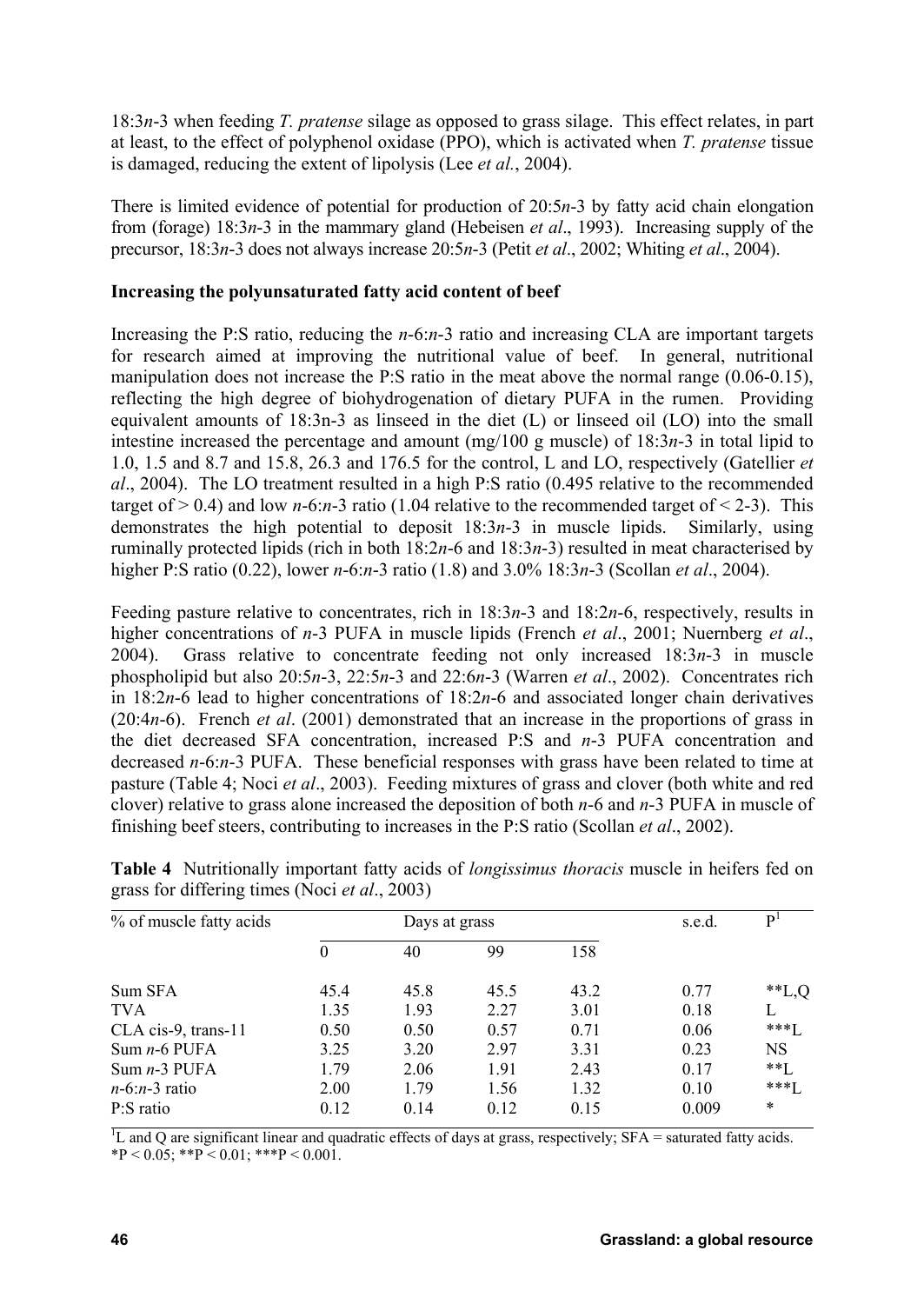The main CLA isomer in beef is CLA *cis-*9, *trans-*11 and it is mainly associated with the neutral lipid fraction (tyically 92% of total CLA in muscle lipid) and hence is positively correlated with fatness. As with milk, CLA in tissue is influenced by (1) CLA and TVA produced in the rumen, and (2) conversion of TVA to CLA in the tissue. Moloney *et al*. (2001) have reviewed the concentrations of CLA in beef across a range of production systems and found values ranging from 1.2-12.5 mg/g fat. Supplementing diets with sunflower oil or seeds, linseed or soya bean oil increases CLA and TVA in beef (Mir *et al*., 2003). Grass relative to concentrate feeding, results in high CLA, and a positive association between CLA content and duration at pasture before slaughter has been reported (Table 4).

#### **Relationship between fatty acid composition of milk and processability**

The fatty acid composition of milk has a large impact on quality and processability characteristics. Feeding formaldehyde treated oilseeds to help reduce ruminal biohydrogenation of dietary lipids, resulted in milk fat containing up to 350 g/kg of 18:2*n*-6 and 220 g/kg of 18:3*n*-3 (Cook *et al*., 1972; Bitman *et al*., 1975; Wrenn *et al*., 1976). This milk fat was highly susceptible to oxidation and had an unsatisfactory melting profile with the fat becoming liquid at about 20 °C. Diets that increased the proportion of oleic acid  $(18:1n-9)$  in milk also generally decrease the proportion of 16:0, resulting in 'softer' milk fat with a more desirable melting profile. The results in Figure 1 illustrate the effect of feeding approximately 700  $g/day$  of rapeseed oil, as processed full fat rapeseeds, on the fatty acid composition and the resulting melting profile of the milk fat. The short to medium chain fatty acids and 16:0 were reduced proportionally by 0.40 and 0.24, respectively, while 18:1*n*-9 was increased by 0.47. These fatty acid changes resulted in a solid fat at  $10^{\circ}$ C of 341 g/kg compared to 401 g/kg in the milk fat from unsupplemented cows.

Comparing milk fat from cows fed control diets indoors and at pasture, showed that milk fat produced at pasture was proportionally lower in 16:0 and higher in 18:1*n*-9 by 0.19 and 0.55, with solid fat contents at  $10^{\circ}$ C of 520 and 401 g/kg, respectively (Murphy, 2000). Similar seasonal variation in the softness/spreadability of butter was observed in New Zealand (MacGibbon & McLennan, 1987) and related to variation in milk PUFA (Thomson & Van der Poel, 2000). These data highlight the enhanced fatty acid composition of milk fat produced at pasture and the opportunity to manipulate composition in a beneficial way by relatively simple supplementation with whole oilseeds containing high proportions of 18-carbon fatty acids. 'Spreadable' butter is being produced commercially in Northern Ireland using this strategy and factors that influence the consistency of the fat produced are being investigated (Magowan *et al*., 2003, 2004). Milk having a high level of PUFA is more susceptible to autoxidation than conventional milk. Production of oxidised flavour at 8 days post sampling was positively correlated with levels of  $18:2n-6$  ( $r=0.49$ ),  $18:3n-3$  ( $r=0.55$ ) and total PUFA (r= 0.50) in milk fat (Timmons *et al*., 2001). Milk for cows fed on *T. pratense* compared to grass silage contained more 18:2*n*-6 and 18:3*n*-3 PUFA which resulted in increased oxidative deterioration of milk (Al-Mabruk *et al*., 2004). The latter could be corrected by feeding supplemental vitamin E. The taste of milk from diets containing *T. pratense* was negatively affected (Bertilison & Murphy, 2003).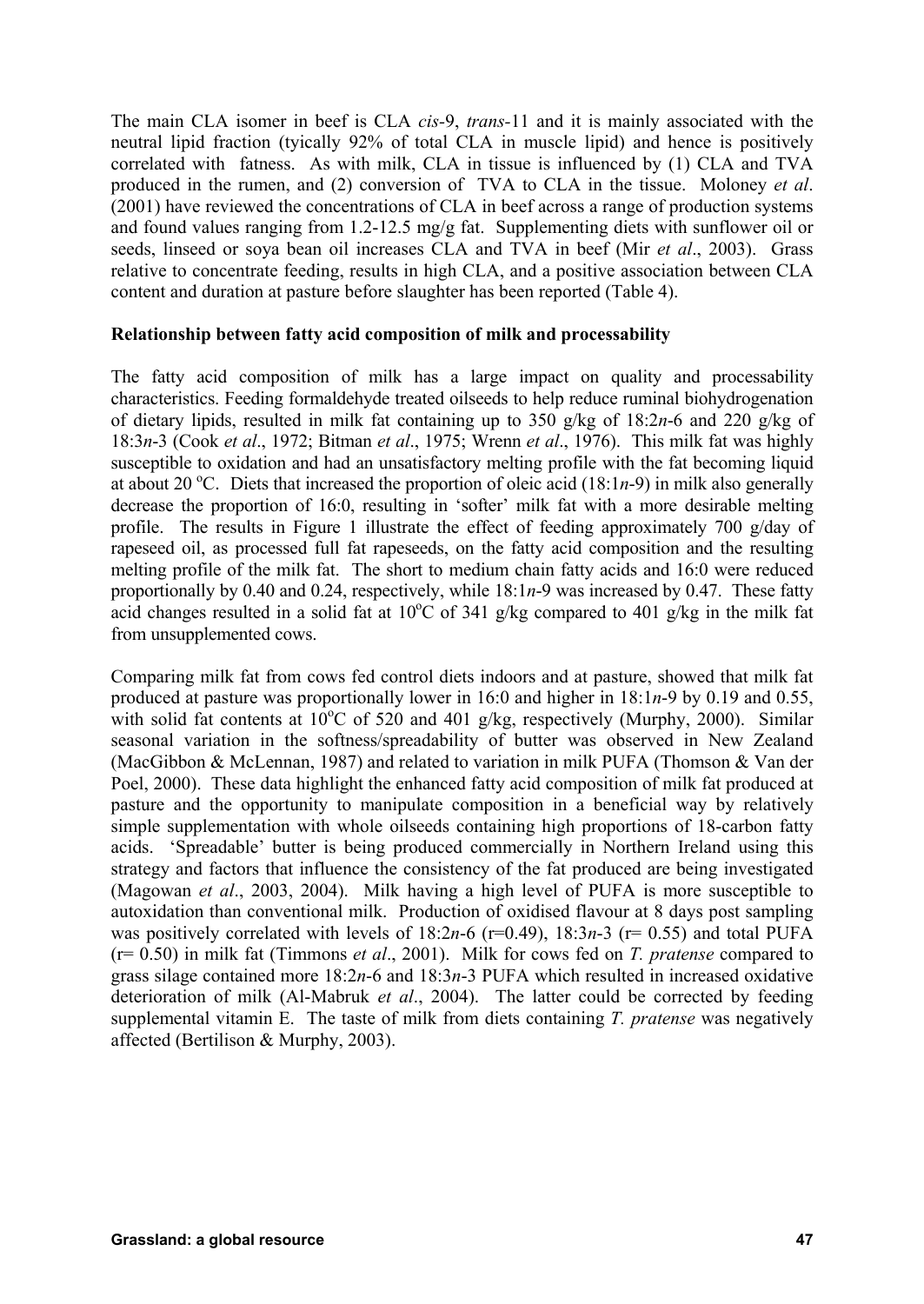

**Figure 1** The effect on milk fatty acid composition and resulting melting profile of the milk fat of feeding approximately 700 g/day of rapeseed oil, in the form of processed full fat rapeseeds, to dairy cows at pasture (Murphy, 2000)

#### **Relationship between fatty acid composition of meat and processability**

Differences between the quality characteristics of meat from grass-fed or non-grass (usually grain)-fed cattle or sheep have been reviewed (Muir *et al*., 1998; Priolo *et al*., 2001; Geay *et al*., 2001). In general there were no consistent effects of these feeds on meat colour, pH, drip loss, water holding capacity, cooking loss, tenderness or juiciness. Grazing consistently results in an increase in yellowness of fat (Muir *et al*., 1998), reflecting the higher concentrations of β-carotene and lutein in grass compared to alternative feedstuffs.

Even though pasture feeding results in higher concentrations of more oxidisable *n*-3 PUFA in muscle lipids, the meat is more resistant to lipid oxidation than grain fed-beef (O'Sullivan *et al*., 2003). This reflects the higher deposition of plant derived anti-oxidants, in particular vitamin E, in meat from pasture-fed cattle, but also increased activity of some anti-oxidant enzymes (Gatellier *et al*., 2004). This observation generally holds for fresh or aged meat (Yang *et al*., 2002) and meat that has undergone long-term frozen storage (Farouk & Wieliczko, 2003), but the opposite may occur when this meat is minced (Realini *et al*., 2004). The authors suggest that mincing disrupts cellular integrity and exposes more of the polyunsaturated fatty acids to oxidation - providing a greater test of anti-oxidative protection of the *n*-3 PUFA in grass-fed beef. Similarly, Yang *et al*., (2002) reported that at similar vitamin E concentrations, pasture-fed beef was less stable than concentrate beef, again highlighting the influence of the fatty acid composition of pasture-fed beef. The appropriate ratio of vitamin E (and other antioxidants) to *n*-3 PUFA in meat to ensure lipid and colour stability during processing remains to be determined. With regard to general functional properties, Farouk & Wieliczko (2003), concluded that there is not much difference between beef finished on pasture or grain even after long-term frozen storage.

In a recent review examining the relationships between fatty acids and meat quality, it was concluded that only when concentrations of linolenic acid approach 3% of lipids are there any adverse effects on lipid stability, colour stability or flavour. In support of this conclusion, when the concentration of linolenic acid in beef was increased from 0.7% to 1.2% of total lipids by feeding linseeds (Vatansever *et al*., 2000), or to 1.9% by using a ruminally-protected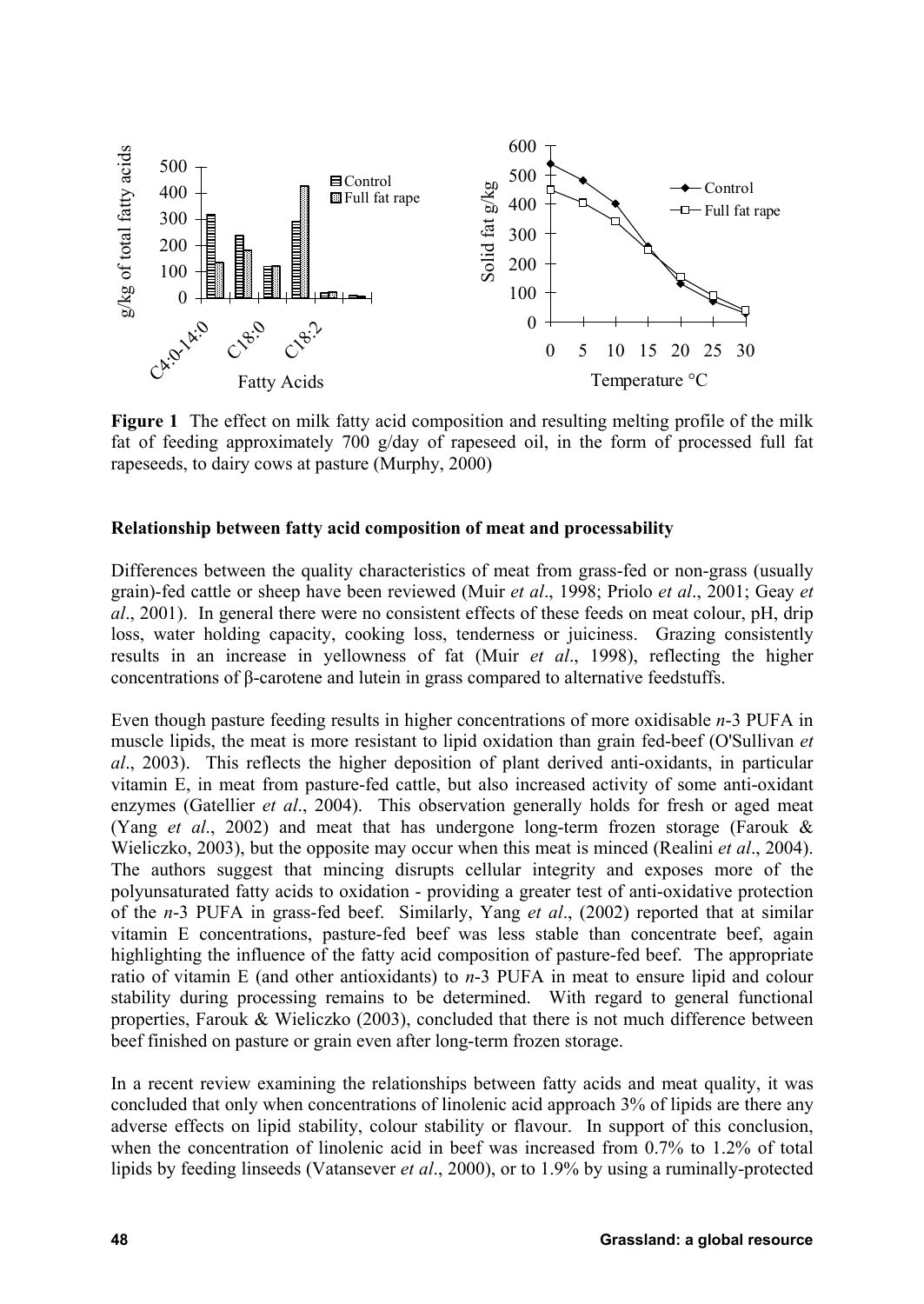lipid supplement (Scollan *et al*., 2003; Enser *et al*., 2001), there was little effect on lipid stability or flavour characteristics. When linolenic acid was increased to 2.8% of total fatty acids, higher sensory scores for 'abnormal' and 'rancid' were recorded (Scollan *et al*., 2004).

Since grazing *per se* does not increase the proportion of linolenic acid to the extent achieved by the use of protected lipid supplements, little difference between fatty acid-derived flavours might be expected between grass-fed and grain-fed beef. Muir *et al*., (1998) concluded that on the basis of similar weight or fat cover, the differences resulting from these feeding regimes were not sufficient to generate differences in flavour 'factors' which were large enough to be detected by the sensory panellists. Clearly much of the perception of differences between grass and grain-fed beef flavour is confounded by other factors, in particular fatness, which contributes to flavour. Moreover, when preferences for a particular product are expressed, they may be influenced by prior experience (Sanudo *et al*., 1998). Non-lipid compounds and their metabolites, derived from pasture constituents may also contribute directly to flavour. Thus, compared with a grain diet, grass feeding increased the concentration of diterpenoids (which derive from chlorophyll breakdown in the rumen) (Melton, 1990) and 3-methylindole (skatole) (Young *et al*., 1997).

Little has been published on differences in the quality of beef from cattle fed different forages. Scollan *et al*., (2002) found little difference in the proportions of 18:2 or 18:3 in total lipids of beef from cattle fed grass or mixtures of grass and red or white clover, and no difference in colour stability, lipid stability or flavour. Wilting grass prior to ensiling did not change the quality characteristics of beef compared to beef from cattle fed unwilted grass silage from a similar sward (Moloney *et al*., 2004). In contrast, extensive rather than restricted fermentation in the silo resulted in beef that was more colour stable and visually more desirable (O'Sullivan *et al*., 2004). This reflected differences in vitamin E concentrations indicating that conservation strategies should consider loss of antioxidants as well as PUFA.

The effects of different forages on the quality of lamb have been recently reviewed (Duckett & Kuber, 2001). These authors concluded that compared to grazed grass, the intensity of flavour in lamb is increased with grazing of *Trifolium repens* L. (white clover), *Medicago sativa* (lucerne), and certain crop aftermaths, but that these differences can be decreased by grazing grass for 2 to 3 weeks before slaughter. In contrast, Vipond *et al*. (1995) failed to demonstrate an effect of clover on the flavour of lamb. They suggested that differences between the experiments might be due to the proportion of clover in the diet, in that many earlier studies used pure swards in their comparisons, which are unlikely to be used in commercial practise. There also seems to be seasonal effects on flavour intensity with maximum intensity occurring in meat from lambs grazing in cooler months (Duckett  $\&$ Kuber, 2001). Young *et al*. (1994) reported that feeding lambs on a range of different pasture species resulted in different sensory attributes of the meat.

#### **Breeding and managing forage for fatty acids**

The transfer of forage linolenic acid to milk or meat is dependent on two important processes, (1) increasing the level of 18:3*n*-3 in the feed and (2) reducing the extent of biohydrogenation. The former is dependent on maximising levels in the fresh herbage, and for silage reducing losses during field wilting. A number of authors (Dewhurst *et al*., 2001; Elgersma *et al*., 2003a; Boufaied *et al*., 2003) have recently commented on genetic variation in herbage fatty acid levels. Quantitative Trait Loci (QTL) have been identified in a ryegrass mapping family,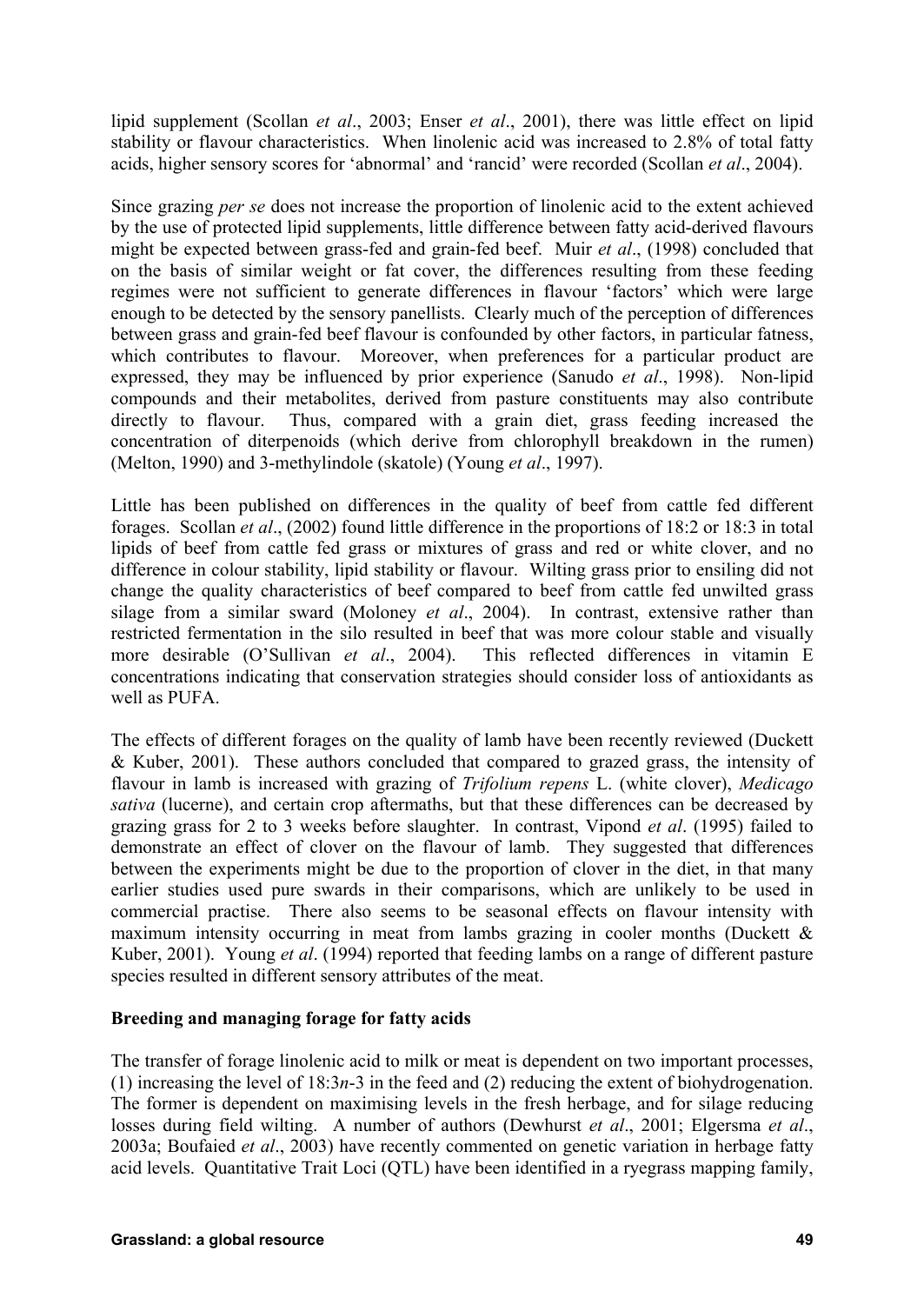which will facilitate rapid selection for high-lipid grasses. As with most herbage quality traits, there are substantial environmental effects and interactions that make exploitation more difficult. The most notable effects are the number and timing of cuts and season (Saito *et al*., 1969; Bauchart *et al*., 1984; Dewhurst *et al*., 2001; Boufaied *et al*., 2003; Elgersma *et al*., 2003a,b). Management which inhibits the initiation of flowering (e.g. two early cuts in the work of Bauchart *et al*., 1984 and 9-cuts per annum in the work of Dewhurst *et al*., 2002) increases fatty acid levels.

Oxidative loss of PUFA during field wilting represents a major loss to the food chain, with substantial losses of 18:3*n*-3 during hay-making (Aii *et al*., 1988), and modest losses during wilting prior to ensiling (Dewhurst & King 1998; Boufaied *et al*., 2003). These losses are associated with the lipoxygenase system - a plant defence mechanism which is initiated in damaged tissues. Plant lipases release free 18:3*n*-3 and 18:2*n*-6 from damaged membranes (Thomas, 1986), and these are rapidly converted to hydroperoxy PUFA by the action of lipoxygenases (Feussner & Wasternack, 2002). The hydroperoxy PUFA are further catabolised to yield a range of volatile anti-microbial and anti-fungal compounds, such as leaf aldehydes and alcohols (Fall *et al*., 1999). These compounds develop rapidly and provide the smell of freshly cut herbage. 'Stay-green' grasses have provided one approach to reducing wilting losses. 'Stay-green' grasses, which lack one of the enzymes involved in chlorophyll breakdown (Thomas & Smart, 1993) and so retains thylakoid membrane structure later in senescence, have been investigated. Stay-green material showed substantially reduced losses of fatty acids when artificially senesced by excision and incubation on moist filter paper in darkness (Harwood *et al*., 1982). Dewhurst *et al*. (2002) found a small reduction in losses of fatty acids during wilting, though the effect may have been restricted by the rapid drying conditions.

### **Rumen biohydrogenation**

The extent of biohydrogenation of dietary PUFA is very high, averaging approximately 86 and 92% for 18:2*n*-6 and 18:3*n*-3, respectively. However, this process does give rise to a number of metabolically important intermediates including 18:1*trans* isomers and CLA, both of which determinant the levels of CLA in milk and meat. Whilst forages usually represent the main source of  $18:3n-3$  in the diet, this tends to be counteracted by increasing biohydrogenation with increasing forage proportion in the diet (Kalscheur *et al*., 1997; Kucuk *et al*., 2001), reflecting the predominant role of the fibrolytic bacterium *Butyrivibrio fibrisolvens* in this process (Demeyer & Doreau, 1999).

As discussed, high levels of 18:3*n*-3 may be achieved in milk and meat by using ruminally protected lipids, hence reducing the extent of biohydrogenation. Establishing natural methods of modifying the extent of biohydrogenation and generating important biohydrogenation intermediates is an important target for on-going research. For forages, promising results have appeared for *T. pratense* expressing high PPO activity. Studies also suggest that forages expressing high PPO activity may reduce lipid losses in the rumen (Lee *et al*., 2004). *In vivo* studies have demonstrated a lower degree of biohydrogenation on *T. pratense* compared with grass, and beneficially higher flows of linolenic acid (18:3*n*-3) to the duodenum (Lee *et al*., 2003).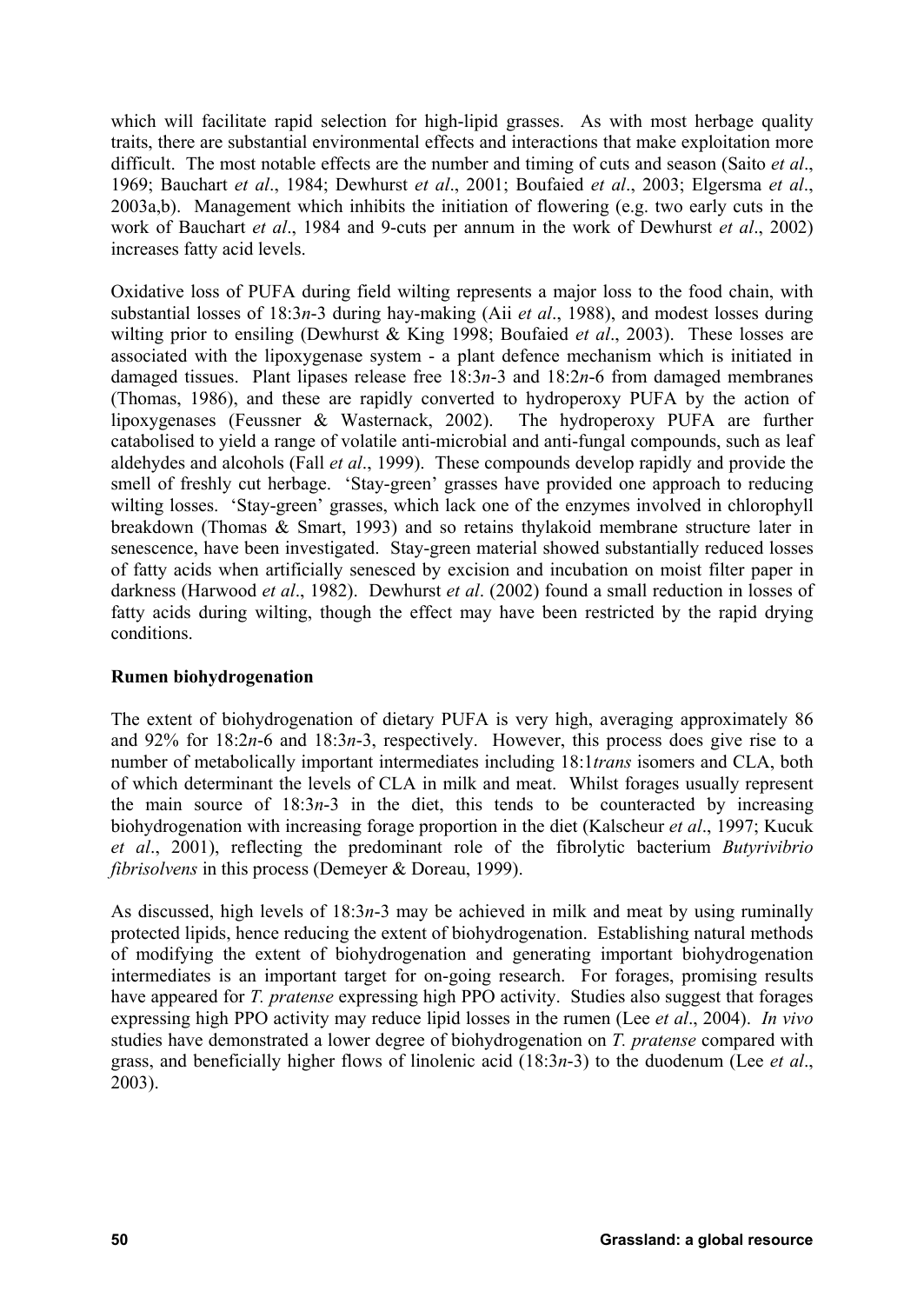#### **Use of existing knowledge now**

Increased health consciousness among consumers has led to a growing preference for healthier, more nutritious and more functional food products. It is evident that milk and meat contain components which offer beneficial effects for human health, and which are improved by grass feeding. This provides a basis on which to develop a range of novel 'functional foods'. The term functional foods is a generic term used to describe foods or food components that have beneficial effects on human health above that expected on the basis of nutritive value (Milner, 1999). Such products are targeted at disease prevention and are aimed at healthy people. Milk and meat and associated products offer exciting opportunities in this rapidly developing area, and the functional food components in milk and meat help to illustrate the important role of these products in the human diet. Indeed in some countries, omega-3 enriched milk and dairy products are on the market. The meat industry has been the slowest section of the food industry to embrace the functional trend and incorporate functional ingredients into their products, but this is changing. Grassland production systems have the potential to enhance the content of beneficial fatty acids in meat and milk, improve stability (from higher antioxidant content) and alter sensory attributes. These attributes offer considerable scope to help create product differentiation in increasingly competitive markets.

### **Future research**

Exploitation of forage based systems as a route to the production of meat and milk and associated products with enhanced product quality characteristics offers outstanding opportunities. However, such systems do present significant challenges and research must address a number of issues to help ameliorate particular problems. Some of these are discussed below:

- 1. Variability in both quality and quantity of forage represents a major challenge for these systems, which can lead to variability in product quality. Traditionally producers have compensated for variations in nutrients supply from forage by the strategic use of concentrates. Season, drought and flowering all have large effects on forage characteristics. Extensive forage systems that consistently deliver (all-year-round) high quality milk and meat are an important target. More attention will need to be given to the appropriate choice of animal genotype to fit these systems.
- 2. Development of future forage genotypes should emphasise characteristics that facilitate consistency of supply and effects of quality, including fatty acids, shelf life/stability and sensory attributes of meat and milk products. Progress should continue in improving intake and digestibility characteristics of forages, but efforts, for example to increase the lipid content (and proportion of 18:3*n*-3) through genetic selections based on QTL offer scope for reasonably fast progress. Recent transgenic research has reported the production of longer chain *n*-6 and *n*-3 PUFA in higher plants (Arabidopsis thaliana; Qi *et al*., 2004). There is considerable scope for similar approaches in grasses as an alternative and more sustainable route to enhancing delivery of longer chain PUFA into the food chain than using fish oils.
- 3. Biohydrogenation of dietary PUFA by ruminal micro-organisms is a major limitation to our ability to beneficially enhance the fatty acid composition of ruminant products. Understanding the major microbial species involved in biohydrogenation and how they are influenced by diet will permit an increased understanding of methods of modifying this process.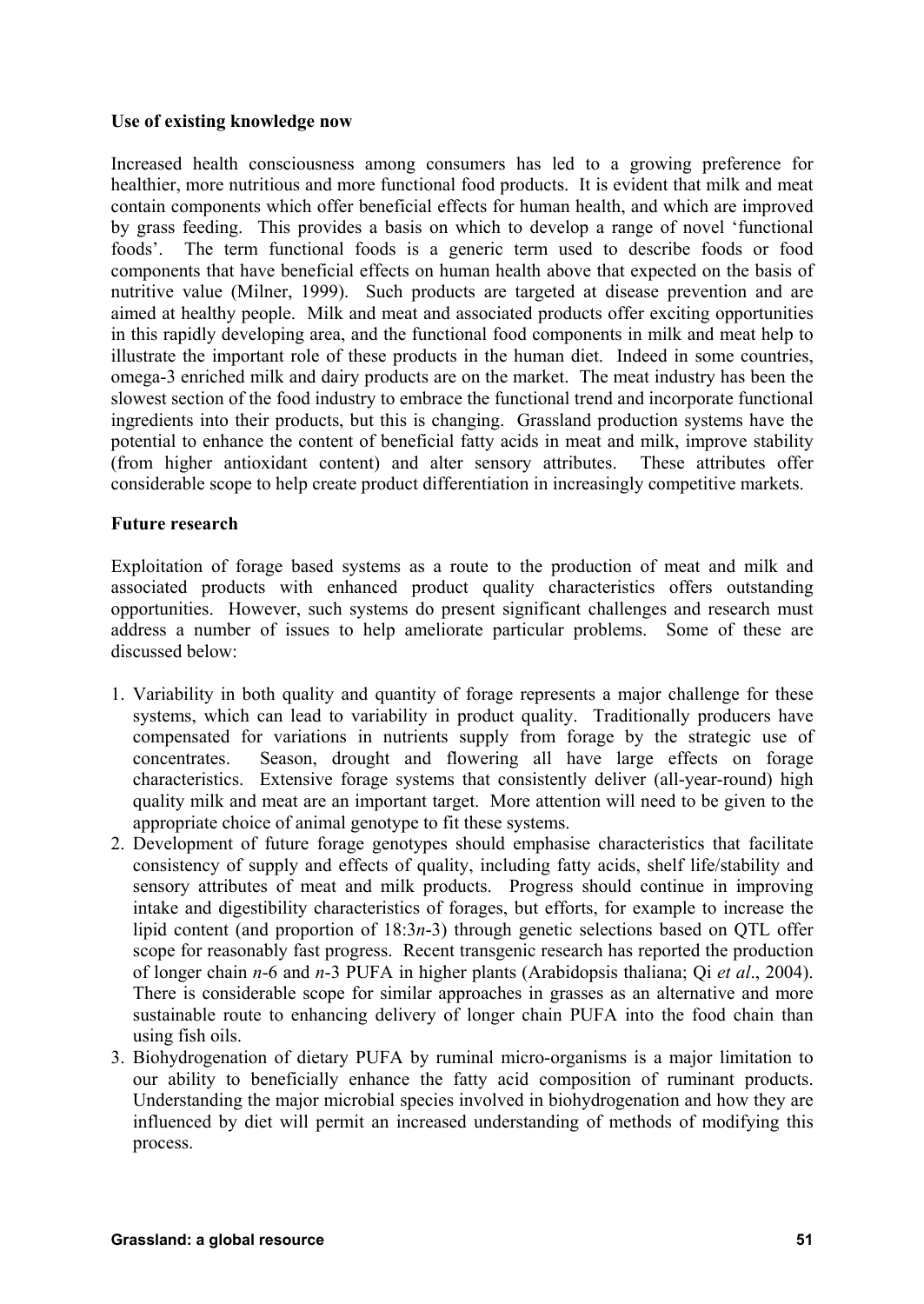- 4. Grass feeding may have some beneficial effects on improving lipid and colour stability of raw meat and milk, but this will merit further attention when these materials are processed further. In this respect, the relationships between vitamin E (and other antioxidants) and *n*-3 PUFA in meat and milk to ensure adequate stability during processing require attention.
- 5. The relationships between pasture species, and in particular herb-rich pastures and fatty acid composition and sensory attributes of meat and milk is interesting, and further studies here may reveal useful mechanisms for increasing the quality of ruminant products. Greater integration of research across the various levels of the food chain and increased cooperation with industry will aid the development of foods with higher quality and safety together with clear health benefits for consumers.

#### **References**

- Aii, T., S. Takahashi, M. Kurihara & S. Kume (1988). The effects of Italian ryegrass hay, haylage and fresh Italian ryegrass on the fatty acid composition of cows' milk*. Japanese Journal of Zootechnical Science*, 59, 718-724.
- Al-Mabuk, R.M., N.F.G. Beck & R.J. Dewhurst (2004). Effects of silage species and supplemental vitamin E on the oxidative stability of milk. *Journal of Dairy Science*, 87, 406-412.
- Bauchart D., R. Verite & B. Remond (1984). Long-chain fatty acid digestion in lactating cows fed fresh grass from spring to autumn. *Canadian Journal of Animal Science,* 64 (Suppl.), 330-331.
- Bertilison, J. & M. Murphy (2003). Effects of feeding clover silages on feed intake, milk production and digestion in dairy cows. *Grass and Forage Science*, 58, 309-322.
- Bitman, J., T.R. Wrenn, D.L. Wood, G.C. Mustakes, E.C. Baker & W.J. Wolf (1975). Effects of feeding formaldehyde treated, full fat soyabean flours on milk fat polyunsaturated fatty acids. *Journal of American Oil Chemists' Society,* 52**,** 415-418*.*
- Boufaïed, H., P.Y. Chouinard, G.F. Tremblay, H.V. Petit, R. Michaud & G. Bélanger (2003). Fatty acids in forages. I. factors affecting concentrations. *Canadian Journal of Animal Science*, 83, 501-511.
- British Nutrition Foundation (1999). *Meat in the Diet*. British Nutrition Foundation, London
- Chen, S., G. Bobe, S. Zimmerman, E.G. Hammond, C.M. Luhman, T.D. Boylston, A.E. Freeman & D.C. Beitz (2004). Physical and sensory properties of dairy products from cows with various milk fatty acid compositions. *Journal of Agricultural and Food Chemistry*, 52, 3422-3428.
- Chilliard, Y., A. Ferlay, R.M. Mansbridge & M. Doreau (2000). Ruminant milk fat plasticity: nutritional control of saturated, polyunsaturated, *trans* and conjugated fatty acids. *Annales de Zootechnie*, 49, 181-205
- Chouinard, P.Y., L. Corneau, M.L. Kelly, J.M. Griinari & D.E. Bauman (1998). Effect of dietary manipulation on milk conjugated linoleic acid concentrations. *Journal of Animal Science*, 76 (Suppl.1), 233 (abstract).
- Clandinin, M.T., Cook, S.L., Konrad, S.D. and French, M.A. (2000). The effect of palmitic acid on lipoprotein cholesterol levels. *International Journal of Food Sciences and Nutrition,* 51, S61-S71.
- Clifton, P.M., J.B. Keogh & M. Noakes (2004). Trans fatty acids in adipose tissue and the food supply are associated with myocardial infarction. *Journal of Nutrition*, 134, 874-879.
- Collomb, M., U. Bütikofer, R. Sieber, B. Jeangros & J-O. Bosset (2002). Correlation between fatty acids in cows' milk fat produced in the lowlands, mountains and highlands of Switzerland and botanical composition of the fodder. *International Dairy Journal*, 12, 661-666.
- Cook, L. J., T.W. Scott & Y.S. Pan (1972). Formaldehyde-treated casein-safflower oil supplement for dairy cows, II. Effect on the fatty acid composition of plasma and milk lipids. *Journal of Dairy Research*, 39, 211-218.
- Corl, B.A., D.M. Barbano, D.E. Bauman & C. Ip (2003). *Cis*-9, *trans*-11 CLA derived endogenously from trans-11 18:1 reduces cancer risk in rats. *Journal of Nutrition*, 133, 2893-2900.
- Demeyer, D. & M. Doreau (1999). Targets and procedures for altering ruminant meat and milk lipids. *Proceedings of the Nutrition Society*, 58, 593-607.
- Department of Health (1994). Report on health and social subjects No. 46. Nutritional aspects of cardiovascular disease. HMSO, London.
- Dewhurst, R.J., W.J. Fisher, J.K.S. Tweed & R.J. Wilkins (2003). Comparison of grass and legume silages for milk production. 1. Production responses with different levels of concentrate. *Journal of Dairy Science*, 86, 2598-2611.
- Dewhurst, R.J. & P.J. King (1998). Effects of extended wilting, shading and chemical additives on the fatty acids in laboratory grass silages. *Grass and Forage Science*, 53, 219-224.
- Dewhurst, R.J., J.M. Moorby, N.D. Scollan, J.K.S. Tweed & M.O. Humphreys (2002). Effects of a stay-green trait on the concentrations and stability of fatty acids in perennial ryegrass. *Grass and Forage Science*, 57, 360-366.
- Dewhurst, R.J., N.D. Scollan, S.J. Youell, J.K.S. Tweed & M.O. Humphreys (2001). Influence of species, cutting date and cutting interval on the fatty acid composition of grasses. *Grass and Forage Science*, 56, 68-74.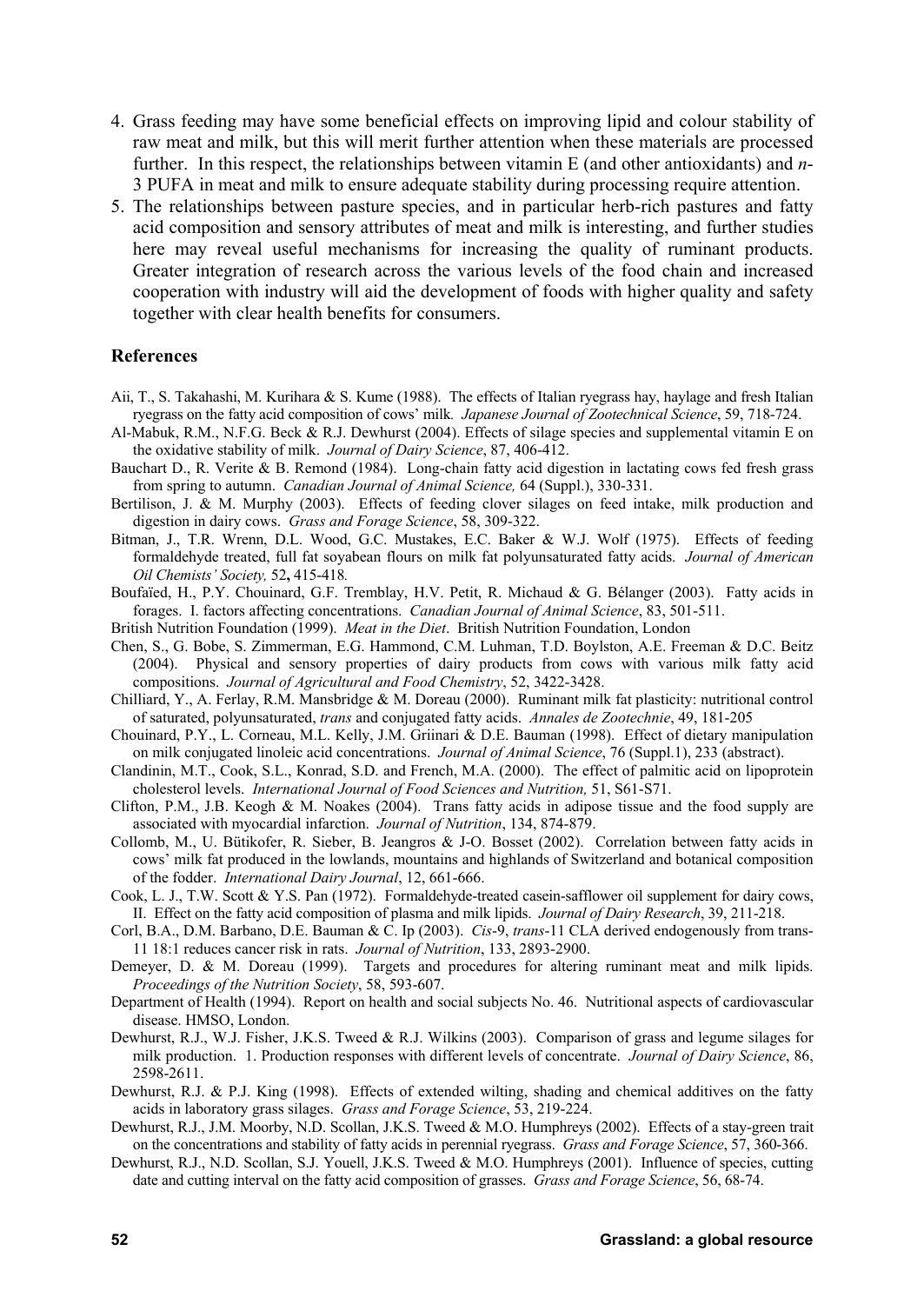- Dhiman, T.R., G.R. Anand, L.D. Satter & M.W. Pariza (1999). Conjugated linoleic acid content of milk from cows fed different diets. *Journal of Dairy Science*, 82, 2146-2156.
- Duckett, S.K. & P.S. Kuber (2001). Genetic and nutritional effects on lamb flavour. *Journal of Animal Science,* 79 (E. suppl.), E249-E259.
- Elgersma, A., G. Ellen, H. van der Horst, B.G. Muuse, H. Boer & S. Tamminga (2003a). Comparison of the fatty acid composition of fresh and ensiled perennial ryegrass (*Lolium perenne* L.), affected by cultivar and regrowth interval. *Animal Feed Science and Technology*, 108, 191-205.
- Elgersma, A., G. Ellen, H. van der Horst, B.G. Muuse, H. Boer & S. Tamminga (2003b). Influence of cultivar and cutting date on the fatty acid composition of perennial ryegrass (*Lolium perenne* L.). *Grass and Forage Science*, 58, 323-331.
- Enser, M., N. Scollan, S. Gulati, I. Richardson, G. Nute & J. Wood (2001). The effects of ruminally-protected dietary lipid on the lipid composition and quality of beef muscle. *Proceedings of the 47th International Congress of Meat Science of Technology*, Krakow, Poland, 1, 12-13.
- Fall, R., T. Karl, A. Hansel, A, Jordan & W. Lindinger (1999). Volatile organic compounds emitted after leaf wounding: On-line analysis by proton-transfer-reaction mass spectrometry. *Journal of Geophysical Research-Atmospheres*, 104, 15963-15974.
- Farouk, M.M. & K.J. Wieliczko (2003). Effect of diet and fat content on the functional properties of thawed beef. *Meat Science,* 64, 451-458.
- Feussner, I. & C. Wasternack (2002). The lipoxygenase pathway. *Annual Review of Plant Biology*, 53, 275-297.
- French, P., E.G. O'Riordan, F.J. Monahan, P.J. Caffrey, M.T. Mooney, D.J. Troy & A.P. Moloney (2001). The eating quality of meat from steers fed grass and/or concentrates. *Meat Science* 57, 379-386.
- Gatellier, P., Y. Mercier & M. Renerre (2004). Effect of diet finishing mode (pasture or mixed diet) on antioxidant status of Charolais bovine meat. *Meat Science,* 67, 385-394.
- Geay, Y., D. Bauchart, J-F. Hocquette & J. Culioli (2001). Effect of nutritional factors on biochemical, structural and metabolic characteristics of muscles in ruminants, consequences on dietetic value and sensorial qualities of meat. *Reproduction Nutrition and Development,* 41, 1-26
- Goodridge J., J.R. Ingalls & G.H. Crow (2001). Transfer of omega-3 linolenic acid and linoleic acid in milk fat from flaxseed or linola protected with formaldehyde*. Canadian Journal of Animal Science,* 81, 525-532.
- Gulati, S.K., S. McGrath, P.C. Wynn & T.W. Scott (2003). Preliminary results on the relative incorporation of docosahexaenoic and eicoapentaenoic acids into cows milk from two types of rumen protected fish oil. *International Dairy Journal*, 13, 339-343.
- Harwood, J.L., A.W.H.M. Jones & H. Thomas (1982). Leaf senescence in a non-yellowing mutant of *Festuca pratensis*. III. Total acyl lipids of leaf tissues during senescence. *Planta*, 156, 152-157.
- Hauswirth, C.B., M.R.L. Scheeder & J.H. Beer (2004). High ω-3 fatty acid content in alpine cheese. The basis for an alpine paradox. *Circulation*, 109, 103-107.
- Hebeisen, D.F., F. Hoeflin, H.P. Reusch, E. Junker & B.H. Lauterburg (1993). Increased concentrations of omega-3 fatty acids in milk and platelet rich plasma of grass-fed cows. *International Journal of Vitaminology and Nutrition Research*, 63, 229-233.
- Innocente, N., D. Praturlon & C. Corradini (2002). Fatty acid profile of cheese produced with milk from cows grazing on mountain pastures. *Italian Journal of Food Science*, 14, 217-224.
- Jensen, R.G. (2002). The composition of bovine milk lipids: January 1995 to December 2000. *Journal of Dairy Science*, 85, 295-350.
- Kalscheur, K.F., B.B. Teeter, L.S. Piperova & R.A. Erdman (1997). Effect of forage concentration and buffer addition on duodenal flow of trans-C18:1 fatty acids and milk fat production in dairy cows. *Journal of Dairy Science*, 80, 2104-2114.
- Kelly, M.L., E.S. Kolver, D.E. Bauman, M.E. Van Amburgh & L.D. Muller (1998). Effect of intake of pasture on concentrations of conjugated linoleic acid in milk of lactating cows. *Journal of Dairy Science*, 81, 1630-1636.
- Kennelly, J.J. (1996). The fatty acid composition of milk fat as influenced by feeding oilseeds. *Animal Feed Science and Technology*, 60, 137-152.
- Kucuk, O., B.W. Hess, P.A. Ludden & D.C. Rule (2001). Effect of forage:concentrate ratio on ruminal digestion and duodenal flow of fatty acids in ewes. *Journal of Animal Science*, 79, 2233-2240.
- Leaf, A., Y.F. Xiao, J.X. Kang & G.E. Billamn (2003). Prevention of sudden cardiac death by *n*-3 polyunsaturated fatty acids. *Pharmacology and Therapeutics*, 98, 355-377.
- Lee, M.R.F., L.J. Harris, R.J. Dewhurst, R.J. Merry & N.D. Scollan (2003). The effect of clover silages on long chain fatty acid rumen transformations and digestion in beef steers. *Animal Science*, 76, 491-501.
- Lee, M.R.F., A.L. Winters, N.D. Scollan, R.J. Dewhurst, M.K. Theodorou & F.R. Minchen (2004). Plantmediated lipolysis and proteolysis in red clover with different polyphenol oxidase activities. *Journal of the Science of Food and Agriculture*, 84, 1639-1645.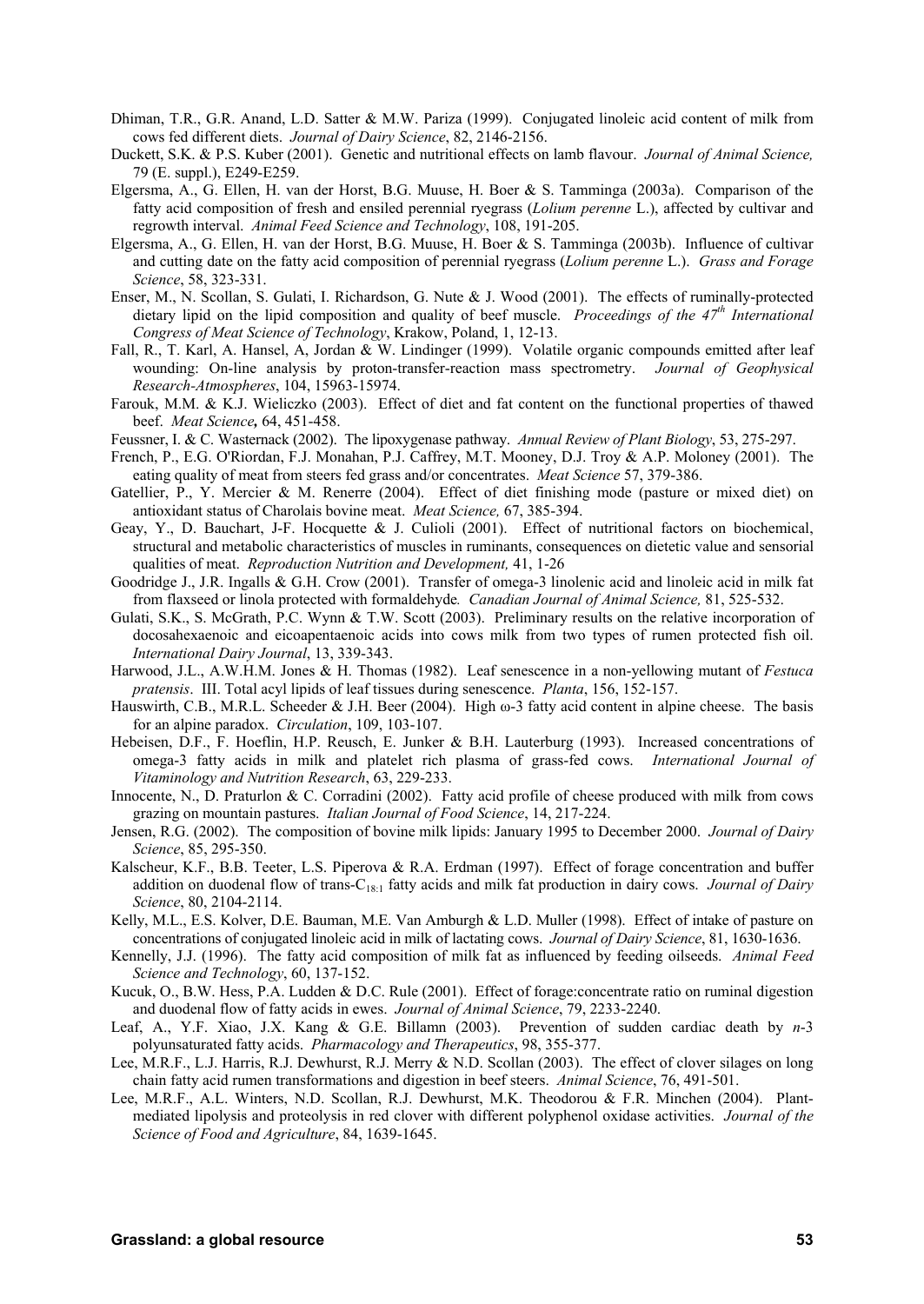- Loor, J.J., F.D. Soriano, X. Lin, J.H. Herbein & C.E. Polan (2003). Grazing allowance after the morning or afternoon milking for lactating cows fed a total mixed ration (TMR) enhances trans11-18:1 and cis9,trans11- 18;2 (rumenic acid) in milk fat to different extents. *Animal Feed Science and Technology*, 109, 105-119.
- Loyola, V.R., J.J. Murphy, M. O'Donovan, R. Devery, M.D.S. Oliveira and C. Stanton (2002). Conjugated linoleic acid (CLA) content of milk from cows on different ryegrass cultivars. *Journal of Dairy Science*, 85 (Suppl.1), (abstract), p313.
- MacGibbon, A.K.H. & W.D. McLennan (1987). Hardness of New Zealand patted butter: Seasonal and regional variations. *New Zealand Journal of Dairy Science and Technology*, 22, 143-156.
- Magowan, E., A.M. Fearon, D.C. Patterson & J.A.M. Beattie (2003). Effect of buffer feeding on milk fat composition from dairy cows offered a high lipid ration at pasture. *Proceedings British Society of Animal Science*, ISBN 0906562 41 4, p205.
- Magowan, E., A.M. Fearon, D.C. Patterson, D.J. Kilpatrick & J.A.M. Beattie (2004). The effect of dietary lipid content and composition on the milk fat iodine value of dairy cows. *Proceedings BSAS meeting 2004*, ISBN 0906562 45 7, p50.
- McDonald, I.W. & T.W. Scott (1977). Foods of ruminant origin with elevated content of polyunsaturated fatty acids. *World Review of Nutrition and Dietetics*, 26, 144-207.
- Melton, S.L. (1990). Effects of feeds on flavour of red meat, a review. *Journal of Animal Science*, 68**,** 4421-4435.
- Milner, J.A. (1999). Functional foods and health promotion. *Journal of Nutrition*, 129, 1395S-1397S.
- Mir, P.S., M. Ivan, M.L. Ha, B. Pink, E. Okine, L. Goonewardene, T.A. McAllister, R. Weselake & Z. Mir (2003). Dietary manipulation to increase conjugated linoleic acids and other desirable fatty acids in beef: a review. *Canadian Journal of Animal Science*, 83, 673-685.
- Moloney, A.P., M.T. Mooney, J.P. Kerry & D.J. Troy (2001). Producing tender and flavoursome beef with enhanced nutritional characteristics. *Proceedings of the Nutrition Society,* 60, 221-229.
- Moloney, A.P., B. Murray, D.J. Troy, G.E. Nute & R.I. Richardson (2004). The effects of fish oil inclusion in the concentrate and method of silage preservation on the colour and sensory characteristics of beef. *Proceedings Agricultural Research Forum*, Tullamore, Ireland, p13.
- Muir, P.D., J.M. Deaker & M.D. Brown (1998). Effects of forage-and grain-based feeding systems on beef quality: A review. *New Zealand Journal of Agricultural Research*, 41, 623-635.
- Murphy, J.J. (2000). Synthesis of milk fat and opportunities for nutritional manipulation. *Milk Composition Occasional Publication No. 25*, British Society of Animal Science, 201-222.
- Noci, F., A.P. Moloney, P. French & F.J. Monahan (2003). Influence of duration of grazing on the fatty acid profile of *M. longissimus dorsi* from beef heifers. *Proceedings of Bristish Society of Animal Science*, Winter meeting, York, p23.
- Nuernberg, K., D. Dannenberger, G. Nuernberg, K. Ender, J. Voigt, N.D. Scollan, J.D. Wood, G.R. Nute & R.I. Richardson (2004). Effect of a grass-based and a concentrate feeding system on meat quality characteristics and fatty acid composition of *longissimus* muscle in different cattle breeds. *Livestock Production Science*, (in press).
- Offer, N.W., M. Marsden, J. Dixon, B.K. Speake & F.E. Thacker (1999). Effect of dietary fat supplements on levels of n-3 poly-unsaturated fatty acids, trans acids and conjugated linoleic acid in bovine milk. *Animal Science*, 69, 613-625.
- Offer, N.W., M. Marsden, & R.H. Phipps (2001). Effect of oil supplementation of a diet containing a high concentration of starch on levels of trans fatty acids and conjugated linoleic acids in bovine milk. *Animal Science*, 73, 533-540.
- O'Sullivan, A., K. Galvin, A.P. Moloney, D.J. Troy, K. O'Sullivan & J.P. Kerry (2003). Effect of pre-slaughter ration of forages and or concentrates on the composition and quality of retail packaged beef. *Meat Science,* 63, 279-286.
- O'Sullivan, A., K. O'Sullivan, K. Galvin, A.P. Moloney, D.J. Troy & J.P. Kerry (2004). Influence of concentrate composition and forage type on retail packaged beef quality. *Journal of Animal Science*, 82**,** 2384-2391.
- Petit, H.V., R.J. Dewhurst, N.D. Scollan, J.G. Proulx, M. Khalid, W. Haresign, H. Twagiramungu & G.E. Mann (2002). Milk production and composition, ovarian function, and prostaglandin secretion of dairy cows fed omega-3 fats. *Journal of Dairy Science*, 85, 889-899.
- Precht, D. & J. Molkentin (1997). Effect of feeding on conjugated *cis*∆9,*trans*∆11,-octadecadienoic acid and other isomers of linoleic acid in bovine milk fats. *Nahrung*, 41, 330-335.
- Priolo, A., D. Micol & J. Agabriel (2001). Effects of grass feeding systems on ruminant meat colour and flavour: a review. *Animal Research,* 50**,** 185-200.
- Qi, B.X., T. Fraser, S. Mugford, G. Dobson, O. Sayanova, J. Butler, J.A. Napier, A.K. Stobart & C.M. Lazarus (2004). Production of very long chain polyunsaturated omega-3 and omega-6 fatty acids in plants. *Nature Biotechnology*, 22 (6), 739-745.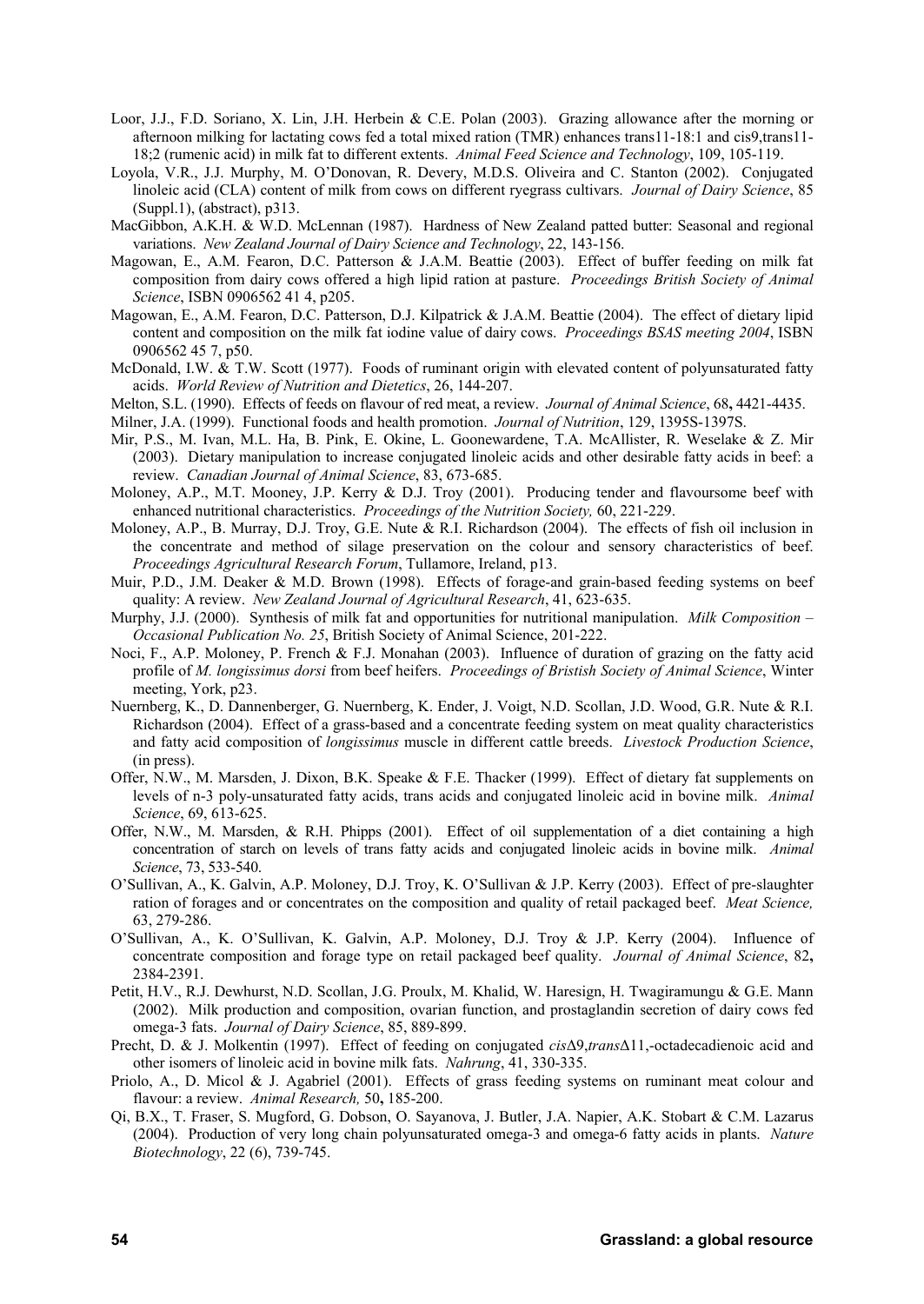- Raes, K., S. De Smet & D. Demeyer (2001). Effect of double-muscling in Belgian Blue young bulls on the intramuscular fatty acid composition with emphasis on conjugated linoleic acid and polyunsaturated fatty acids. *Animal Science*, 73, 253-260.
- Realini, C.E., S.K. Duckett, G.W. Brito, M. Dalla Rizza & D. De Mattos (2004). Effect of pasture vs. concentrate feeding with or without antioxidants on carcass characteristics, fatty acid composition and quality of Uruguayan beef. *Meat Science,* 66**,** 567-577.
- Ritzenthaler, K.L., M.K. McGuire, R. Falen, T.D. Schultz, N. Dasgupta & M.A. McGuire (2001). Estimation of conjugated linoleic acid intake by written dietary assessment methodologies underestimates actual intake evaluated by food duplicate methodology. *Journal of Nutrition*, 131, 1548-1554.
- Saito, T., S. Takadama, H. Kasuga & T. Nakanishi (1969). Effects on fatty acid composition of lipids in cows milk by grass and legume fed (VI) Differences of effects of district and seasons, on fatty acid composition of lipids in grass and legume*. Japanese Journal of Dairy Science*, 18, 183-189. (*In Japanese, with English Summary and Tables*)
- Sanudo, C., G.R. Nute, M.M. Campo, G. Maria, A. Baker, I. Sierra, M. Enser & J.D. Wood (1998). Assessment of commercial lamb meat quality by British and Spanish taste panels. *Meat Science,* 48**,** 91-99.
- Schroeder, G.F., J.E. Delahoy, I. Vidaurreta, F. Bargo, G.A. Gagliostro & L.D. Muller (2003). Milk fatty acid composition of cows fed a total mixed ration or pasture plus concentrates replacing corn with fat. *Journal of Dairy Science*, 86, 337-3248.
- Scollan, N.D., N.J. Choi, E. Kurt, A.V. Fisher, M. Enser & J.D. Wood (2001). Manipulating the fatty acid composition of muscle and adipose tissue in beef cattle. *British Journal of Nutrition*, 85, 115-124.
- Scollan, N.D., A. Cooper, P. Evans, M. Enser, R.I. Richardson, G.R. Nute, A.V. Fisher & J.D. Wood (2002). Effect of forage legumes on the fatty acid composition of beef and other aspects of meat quality. *Proceedings of the 48th International Congress of Meat Science and Technology*, Rome, Italy, 1, 356-357.
- Scollan, N.D., M. Enser, S. Gulati, I. Richardson & J.D. Wood (2003). Effects of including a ruminally protected lipid supplement in the diet on the fatty acid composition of beef muscle in Charolais steers. *British Journal of Nutrition*, 90, 709-716.
- Scollan, N.D., M. Enser, R.I. Richardson, S. Gulati, K.G. Hallett, G.R. Nute & J.D. Wood (2004). The effects of ruminally protected dietary lipid on the fatty acid composition and quality of beef muscle. *Proceedings of the 50th International Congress of Meat Science and Technology*, Helsinki, Finland, p116.
- Simopoulos, A.P. (2001). *n*-3 fatty acids and human health: defining strategies for public policy. *Lipids*, 36; S83-S89.
- Stanton, C., F. Lawless, G. Kjellmer, D. Harrington, R. Devery, J.F. Connolly & J. Murphy (1997). Dietary influences on bovine milk *cis*-9, *trans*-11-conjugated linoleic acid content. *Journal of Food Science*, 62, 1083-1086.
- Stockdale, C.R., G.P. Walker, W.J. Wales, D.E. Dalley, A. Birkett, Z. Shen & P.T. Doyle (2003). Influence of pasture and concentrates in the diet of grazing dairy cows on the fatty acid composition of milk. *Journal of Dairy Research*, 70, 267-276.
- Thomas, H. (1986). The role of polyunsaturated fatty acids in senescence. *Journal of Plant Physiology*, 123, 97-105.
- Thomas, H. & C.M. Smart (1993). Crops that stay green. *Annals of Applied Biology*, 123, 193-219.
- Thomson, N.A. & W. Van Der Poel (2000). Seasonal variation of the fatty acid composition of milk fat from Friesian cows grazing pasture. *Proceedings of the New Zealand Society of Animal Production*, 60, 314-317.
- Timmen, H. & S. Patton (1988). Milk fat globules: fatty acid composition, size and in vivo regulation of fat liquidity. *Lipids*, 23, 685-689.
- Timmons, J.S., W.P. Weiss, D.L. Palmquist & W.J. Harper (2001). Relationships among roasted soybeans, milk componnets, and spontaneous oxidized flavor of milk. *Journal of Dairy Science,* 84, 2440-2449.
- Vatansever, L., E. Kurt, M. Enser, G.R. Nute, N.D. Scollan, J.D. Wood & R.I. Richardson (2000). Shelf life and eating quality of beef from cattle of different breeds given diets differing in n-3 polyunsaturated fatty acid composition. *Animal Science,* 71, 471-482.
- Vipond, J.E., S. Marie & E.A. Hunter (1995). Effects of clover and milk in the diet of grazed lambs on meat quality. *Animal Science,* 60, 231-238.
- Warren, H.E., N.D. Scollan, K. Hallett, M. Enser, R.I. Richardson, G.R. Nute & J.D. Wood (2002). The effects of breed and diet on the lipid composition and quality of bovine muscle. *Proceedings of the 48th Congress of Meat Science and Technology*, Rome, Italy, 1, 370-371.
- White, S.L., J.A. Bertrand, M.P. Wade, S.P. Washburn, J.T. Green & T.C. Jenkins (2001). Comparison of fatty acid content of milk from Jersey and Holstein cows consuming pasture of total mixed ration. *Journal of Dairy Science*, 84, 2295-2301.
- Whiting, C.M., T. Mutsvangwa, J.P. Walton, J.P. Cant & B.W. McBride (2004). Effects of feeding either fresh alfalfa or alfalfa silage on milk fatty acid content in Holstein dairy cows. *Animal Feed Science and Technology*, 113, 27-37.